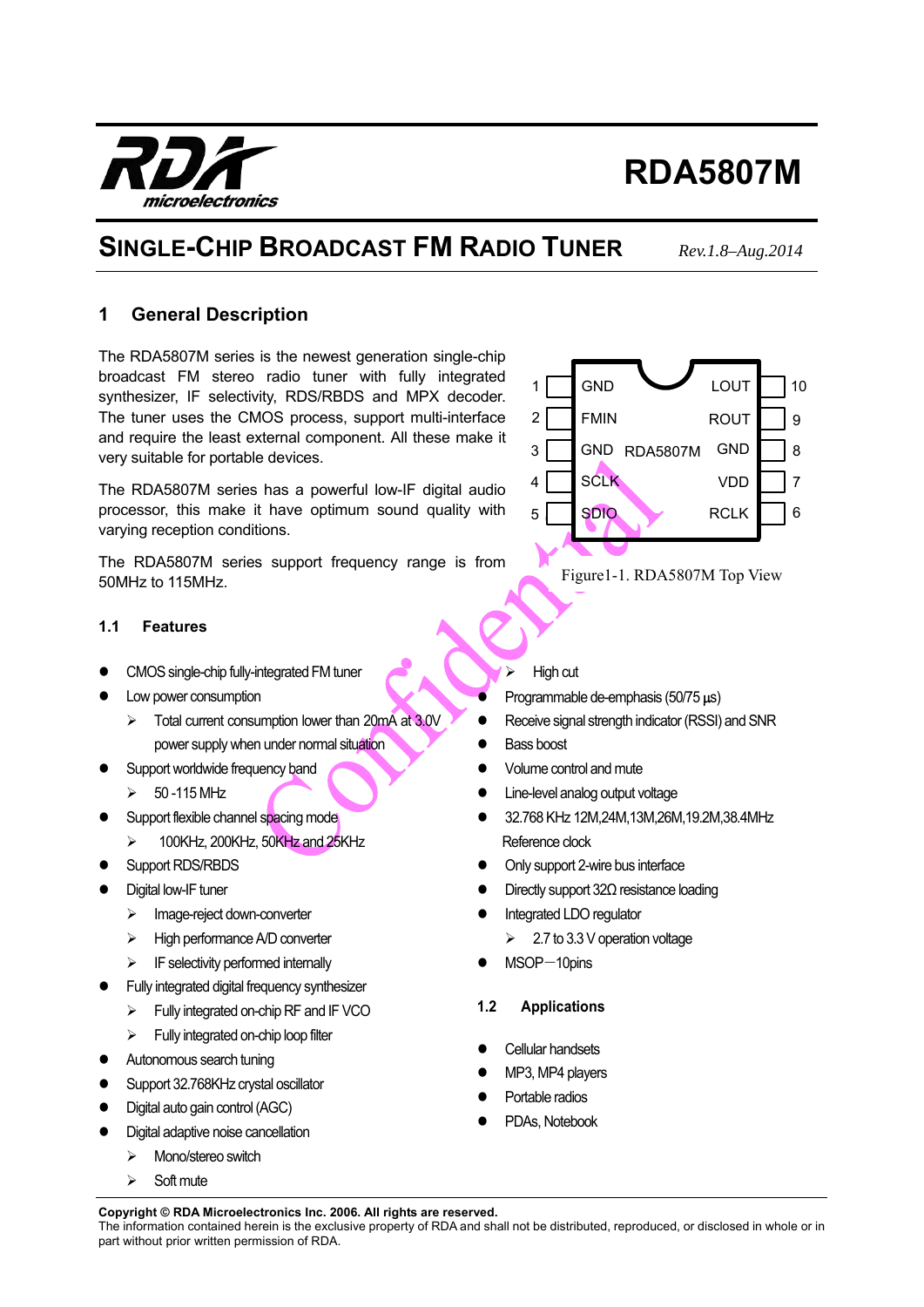## **Table of Contents**

| $\mathbf 1$  |       |                                                                             |  |
|--------------|-------|-----------------------------------------------------------------------------|--|
|              | 11    |                                                                             |  |
|              | 1.2   |                                                                             |  |
|              |       |                                                                             |  |
| $\mathbf{2}$ |       |                                                                             |  |
|              | 2.1   |                                                                             |  |
|              | 2.2   |                                                                             |  |
|              | 2.3   |                                                                             |  |
|              | 2.4   |                                                                             |  |
|              | 2.5   |                                                                             |  |
| 3            |       |                                                                             |  |
| 4            |       |                                                                             |  |
| 5            |       |                                                                             |  |
|              | 51    |                                                                             |  |
| 6            |       |                                                                             |  |
| 7            |       |                                                                             |  |
| 8            |       |                                                                             |  |
|              | 8.1   | Audio Loading Resistance Larger than 320 & Reference Clock Application:  16 |  |
|              | 811   |                                                                             |  |
|              | 8.2   |                                                                             |  |
|              | 8.2.1 |                                                                             |  |
| 9            |       |                                                                             |  |
| 10           |       |                                                                             |  |
|              |       |                                                                             |  |
| 11           |       |                                                                             |  |
| 12           |       |                                                                             |  |
|              |       |                                                                             |  |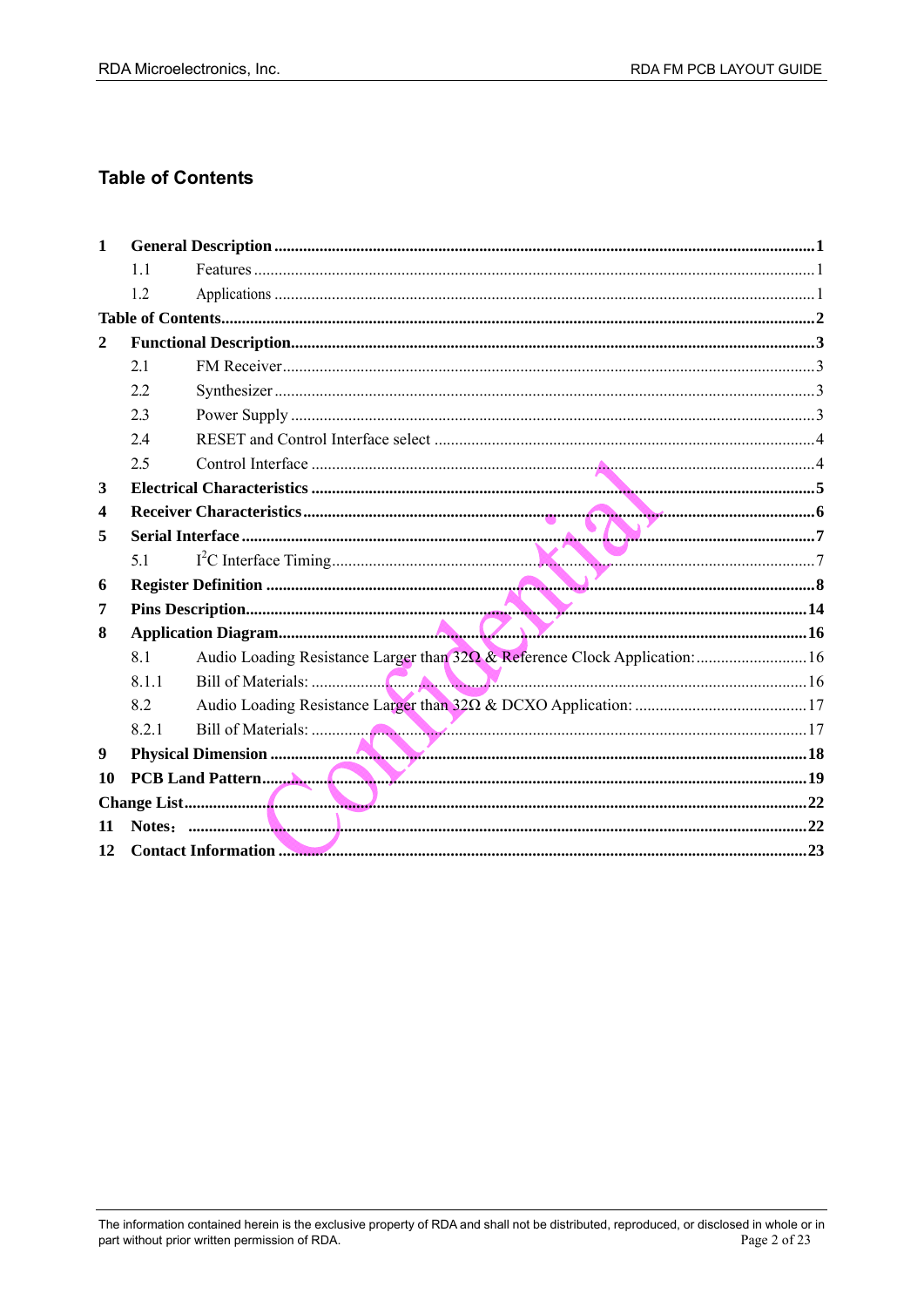## **2 Functional Description**



Figure 2-1. RDA5807M FM Tuner Block Diagram

#### **2.1 FM Receiver**

The receiver uses a digital low-IF architecture that avoids the difficulties associated with direct conversion while delivering lower solution cost and reduces complexity, and integrates a low noise amplifier (LNA) supporting the FM broadcast band (50 to 115MHz), a multi-phase image-reject mixer array, a programmable gain control (PGA), a high resolution analog-to-digital converters (ADCs), an audio DSP and a highfidelity digital-to-analog converters (DACs).

The limiter prevents overloading and limits the amount of intermodulation products created by strong adjacent channels.

The multi-phase mixer array down converts the LNA output differential RF signal to low-IF, it also has image-reject function and harmonic tones rejection.

The PGA amplifies the mixer output IF signal and then digitized with ADCs.

The DSP core finishes the channel selection, FM demodulation, stereo MPX decoder and output audio signal. The MPX decoder can autonomous switch from stereo to mono to limit the output

noise.

The DACs convert digital audio signal to analog and change the volume at same time. The DACs has low-pass feature and -3dB frequency is about 30 KHz.

## **2.2 Synthesizer**

The frequency synthesizer generates the local oscillator signal which divide to multi-phase, then be used to downconvert the RF input to a constant low intermediate frequency (IF). The synthesizer reference clock is 32.768 KHz.

The synthesizer frequency is defined by bits CHAN[9:0] with the range from 50MHz to 115MHz.

#### **2.3 Power Supply**

The RDA5807M integrated one LDO which supplies power to the chip. The external supply voltage range is 2.7-3.3 V.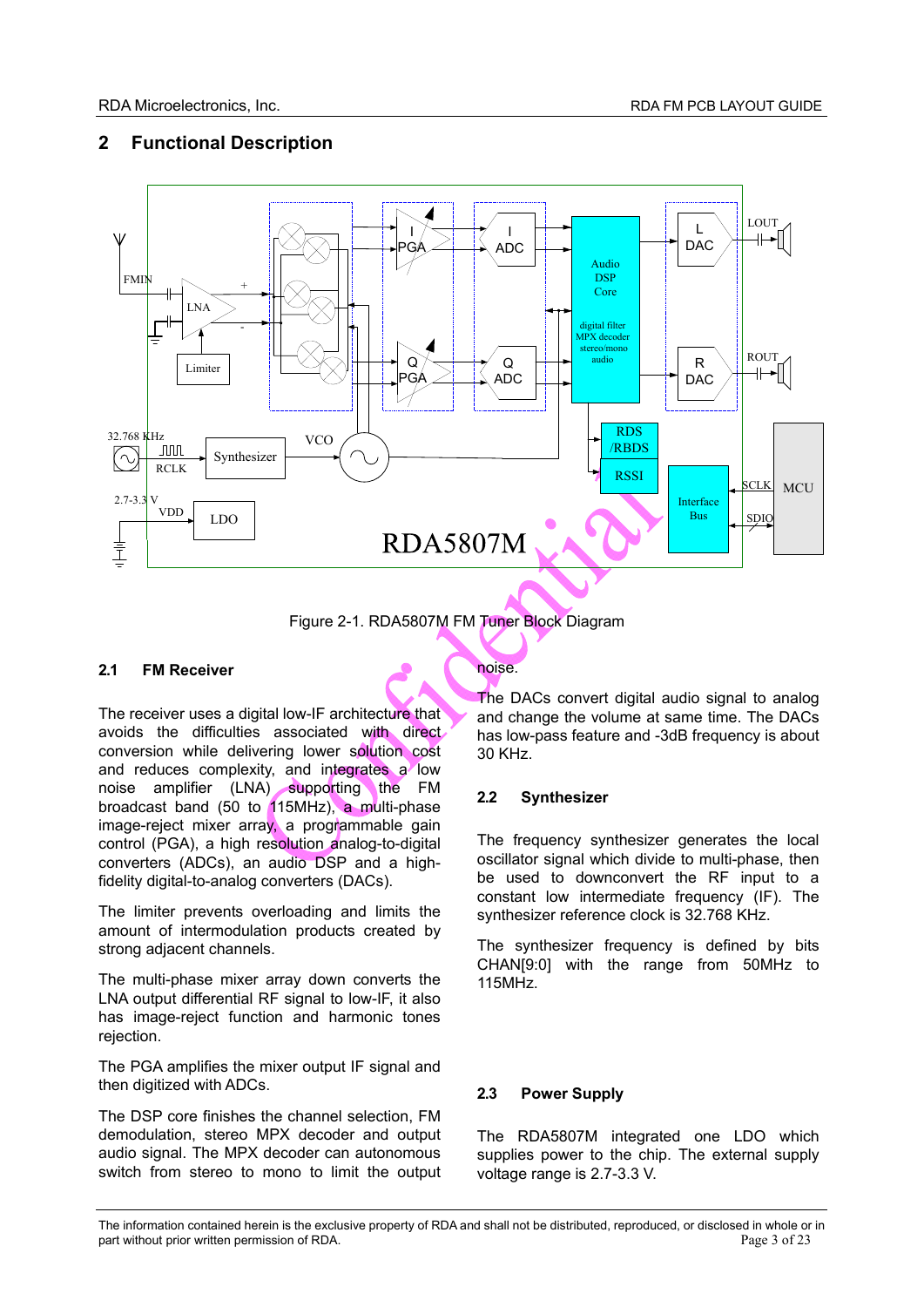#### **2.4 RESET and Control Interface select**

The RDA5807M is RESET itself When VDD is Power up. And also support soft reset by trigger 02H BIT1 from 0 to 1. The RDA5807M only support **I 2** C control interface bus mode.

#### **2.5 Control Interface**

The RDA5807M only supports <sup>1</sup><sup>2</sup>C control interface.

The I**<sup>2</sup>** C interface is compliant to I**<sup>2</sup>** C Bus Specification 2.1. It includes two pins: SCLK and SDIO. A  $I^2C$  interface transfer begins with START condition, a command byte and data bytes, each byte has a followed ACK (or NACK) bit, and ends with STOP condition. The command byte includes a 7-bit chip address (0010000b) and a R/W bit. The ACK (or NACK) is always sent out by receiver. When in write transfer, data bytes is written out

from MCU, and when in read transfer, data bytes is read out from RDA5807M. There is no visible register address in  $I^2C$  interface transfers. The  $I^2C$ interface has a fixed start register address (0x02h for write transfer and 0x0Ah for read transfer), and an internal incremental address counter. If register address meets the end of register file, 0x3Ah, register address will wrap back to 0x00h. For write transfer, MCU programs registers from register 0x02h high byte, then register 0x02h low byte, then register 0x03h high byte, till the last register. RDA5807M always gives out ACK after every byte, and MCU gives out STOP condition when register programming is finished. For read transfer, after command byte from MCU, RDA5807M sends out register 0x0Ah high byte, then register 0x0Ah low byte, then register 0x0Bh high byte, till receives NACK from MCU. MCU gives out ACK for data bytes besides last data byte. MCU gives out NACK for last data byte, and then RDA5807M will return the bus to MCU, and MCU will give out STOP condition.

Elen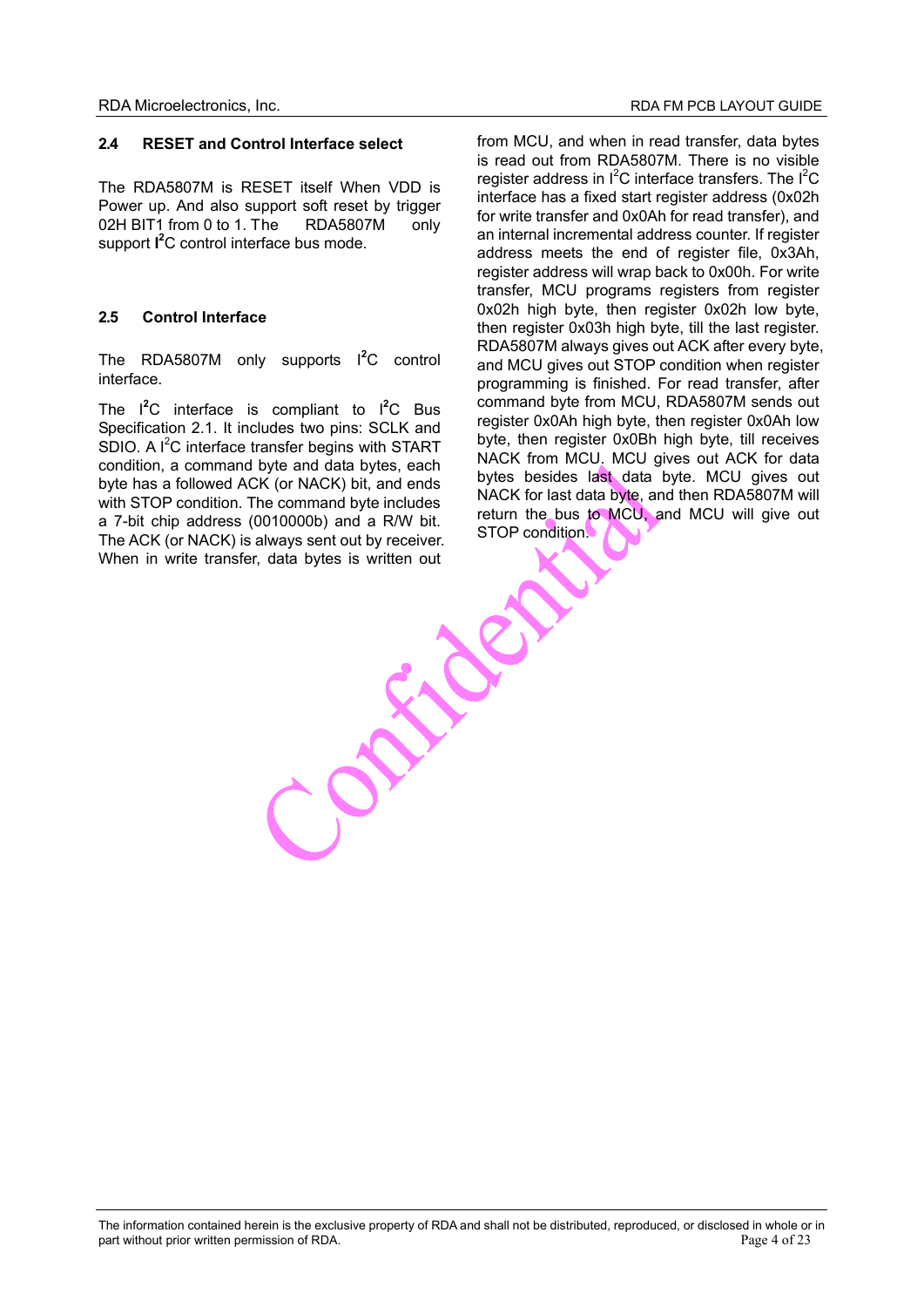## **3 Electrical Characteristics**

## **Table 3-1 DC Electrical Specification (Recommended Operation Conditions):**

| <b>SYMBOL</b>               | <b>DESCRIPTION</b>                   | <b>MIN</b> | <b>TYP</b>       | <b>MAX</b> | <b>UNIT</b> |
|-----------------------------|--------------------------------------|------------|------------------|------------|-------------|
| VDD                         | Supply Voltage                       | 2.7        | 3.0              | 3.3        |             |
| $\mathsf{T}_{\mathsf{amb}}$ | <b>Ambient Temperature</b>           | $-20$      | 27               | $+75$      | °C          |
| $V_{IL}$                    | <b>CMOS Low Level Input Voltage</b>  |            |                  | $0.3*VDD$  |             |
| $V_{IH}$                    | <b>CMOS High Level Input Voltage</b> | $0.7^*VDD$ |                  | VDD        |             |
| V <sub>TH</sub>             | <b>CMOS Threshold Voltage</b>        |            | $0.5^{\ast}$ VDD |            |             |

## **Table 3-2 DC Electrical Specification (Absolute Maximum Ratings):**

| <b>SYMBOL</b>               | <b>DESCRIPTION</b>                     | <b>MIN</b> | <b>TYP</b> | <b>MAX</b> | <b>UNIT</b> |  |
|-----------------------------|----------------------------------------|------------|------------|------------|-------------|--|
| $\mathsf{T}_{\mathsf{amb}}$ | <b>Ambient Temperature</b>             | $-40$      |            | $+90$      | $^{\circ}C$ |  |
| $I_{IN}$                    | Input Current <sup>(1)</sup>           | $-10$      |            | $+10$      | mA          |  |
| $V_{IN}$                    | Input Voltage <sup>(1)</sup>           | $-0.3$     |            | $VDD+0.3$  | ٧           |  |
| V <sub>lna</sub>            | FM Input Level                         |            |            | $+10$      | dBm         |  |
| Notes:                      |                                        |            |            |            |             |  |
|                             | 1. For Pin: SCLK, SDIO                 |            |            |            |             |  |
| Table 3-3                   | <b>Power Consumption Specification</b> |            |            |            |             |  |

## **Table 3-3 Power Consumption Specification**

(VDD = 3 V,  $T_A$  = 25°C, unless otherwise specified)

| <b>SYMBOL</b> | <b>DESCRIPTION</b>            | <b>CONDITION</b> | <b>TYP</b> | <b>UNIT</b> |
|---------------|-------------------------------|------------------|------------|-------------|
| <b>IVDD</b>   | Supply Current <sup>(1)</sup> | ENABLE=1         | 20         | mA          |
| <b>IVDD</b>   | Supply Current <sup>(2)</sup> | ENABLE=1         | 21         | mA          |
| <b>IPD</b>    | Powerdown Current             | ENABLE=0         | 15         | μA          |

**Notes:** 

**1. For strong input signal condition** 

**2. For weak input signal condition**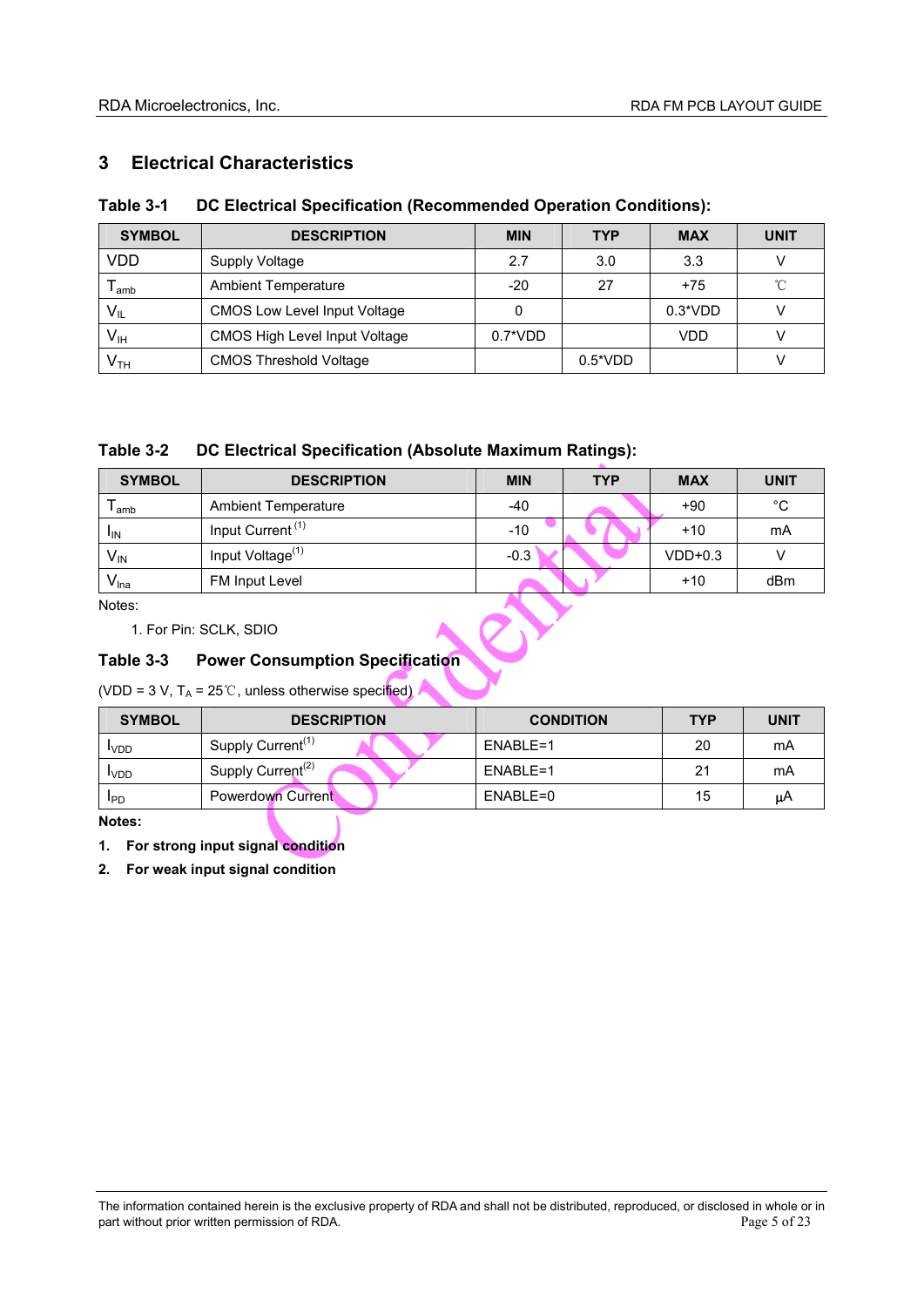## **4 Receiver Characteristics**

#### **Table 4-1 Receiver Characteristics**

(VDD = 3 V,  $T_A$  = 25 °C, unless otherwise specified)

| <b>SYMBOL</b>                     | <b>PARAMETER</b>                        | <b>CONDITIONS</b>    |                        | <b>MIN</b>               | <b>TYP</b>               | <b>MAX</b>                   | <b>UNIT</b> |
|-----------------------------------|-----------------------------------------|----------------------|------------------------|--------------------------|--------------------------|------------------------------|-------------|
| <b>General specifications</b>     |                                         |                      |                        |                          |                          |                              |             |
| $F_{in}$                          | FM Input Frequency Range                | Adjust BAND Register |                        | 50                       |                          | 115                          | <b>MHz</b>  |
|                                   |                                         |                      | 50MHz                  | $\blacksquare$           | 1.4                      | 1.8                          |             |
|                                   |                                         |                      | 65MHz                  | $\blacksquare$           | 1.2                      | 1.5                          |             |
|                                   |                                         |                      | 88MHz                  | $\overline{\phantom{a}}$ | 1.2                      | 1.5                          |             |
| $V_{rf}$                          | Sensitivity $1,2,3$                     | $S/N = 26dB$         | 98MHz                  | $\overline{\phantom{a}}$ | 1.3                      | 1.5                          | µV EMF      |
|                                   |                                         |                      | 108MHz                 | $\overline{\phantom{a}}$ | 1.3                      | 1.5                          |             |
|                                   |                                         |                      | 115MHz                 | $\overline{a}$           | 1.3                      | 1.8                          |             |
| IP3 <sub>in</sub>                 | Input IP3 <sup>4</sup>                  |                      |                        | 80                       | $\blacksquare$           | $\blacksquare$               | dBµV        |
| $\alpha_{\text{am}}$              | AM Suppression <sup>1,2</sup>           | $m = 0.3$            |                        | 60                       | ⊾                        |                              | dB          |
| $\mathbb{S}_{200}$                | <b>Adjacent Channel Selectivity</b>     |                      | $±200$ KHz             | 50                       | 70                       | $\qquad \qquad \blacksquare$ | dB          |
| $S_{400}$                         | 400KHz Selectivity                      |                      | $\pm$ 400KHz           | 60                       | 85                       | $\blacksquare$               | dB          |
|                                   | Audio L/R Output Voltage <sup>1,2</sup> | Volume [3:0] = 1111  |                        |                          | 360                      |                              | mV          |
| $V_{AFL}$ ; $V_{AFR}$             | (Pins LOUT and ROUT)                    |                      |                        |                          |                          |                              |             |
| S/N                               | Maximum Signal to Noise                 |                      | Mono <sup>2</sup>      | 55                       | 57                       |                              | dB          |
|                                   | Ratio <sup>1,2,3,5</sup>                |                      | Stereo <sup>6</sup>    | 53                       | 55                       |                              |             |
| $\alpha_{\scriptscriptstyle SCS}$ | <b>Stereo Channel Separation</b>        |                      |                        | 35                       | $\overline{\phantom{a}}$ | $\qquad \qquad \blacksquare$ | dB          |
|                                   | Audio Output Loading                    | Single-ended         |                        | 32                       |                          |                              | Ω           |
| $R_{L}$                           | Resistance                              |                      |                        |                          |                          |                              |             |
| <b>THD</b>                        | Audio Total Harmonic                    | Volume[3:0]          | $R_{load} = 1K\Omega$  | $\overline{\phantom{a}}$ | 0.15                     | 0.2                          | $\%$        |
|                                   | Distortion <sup>1,3,6</sup>             | $= 1111$             | $R_{load} = 32 \Omega$ | $\frac{1}{2}$            | 0.2                      |                              |             |
|                                   | Audio Output L/R                        |                      |                        |                          |                          |                              |             |
| $\alpha_{AOI}$                    | Imbalance <sup>1,6</sup>                |                      |                        | $\overline{a}$           | $\blacksquare$           | 0.05                         | dB          |
| $R_{\text{mute}}$                 | Mute Attenuation Ratio <sup>1</sup>     | Volume[3:0]=0000     |                        | 60                       | $\overline{a}$           | $\blacksquare$               | dB          |
|                                   | Audio Response <sup>1</sup>             | 1KHz=0dB             | Low Freq <sup>9</sup>  | $\overline{\phantom{a}}$ | 100                      |                              | Hz          |
| <b>BW</b> <sub>audio</sub>        |                                         | $\pm 3$ dB point     | <b>High Freq</b>       | $\overline{\phantom{a}}$ | 14                       | $\qquad \qquad \blacksquare$ |             |
|                                   | Pins FMIN, LOUT, ROUT                   |                      |                        |                          |                          |                              |             |
|                                   | Pins FMIN Input Common                  |                      |                        |                          |                          |                              | V           |
| $V_{\text{com\_rfin}}$            | Mode Voltage                            |                      |                        |                          | 0                        |                              |             |
|                                   | Audio Output Common Mode                |                      |                        |                          |                          |                              | V           |
| $V_{com}$                         | Voltage <sup>8</sup>                    |                      |                        | 1.0                      | 1.05                     | 1.1                          |             |

Notes:1. F<sub>in</sub>=65 to 115MHz; F<sub>mod</sub>=1KHz; de-emphasis=75µs; MONO=1; L=R unless noted otherwise;<br>
2.  $\Delta f$ =22.5KHz; 3. B<sub>AF</sub> = 300Hz to 15KHz, RBW <=10Hz; 4.  $|f_2-f_1|$ >1MHz,  $f_0$ =2<br>
5. P<sub>RF</sub>=60dB<sub>U</sub>V; 6. 0. 0. 0. 0. 0. 0

2.  $\Delta f=22.5\text{K}$ Hz; 3. B<sub>AF</sub> = 300Hz to 15KHz, RBW <=10Hz; 4.  $|f_2-f_1|$ >1MHz,  $f_0=2xf_1-f_2$ , AGC disable, F<sub>in</sub>=76 to 108MHz;

8.  $\Delta t$  = 22. State in the set of the S. At LOUT and ROUT pins

<sup>7.</sup> Measured at  $V_{EMF} = 1$  m V,  $f_{RF} = 65$  to 108MHz<br>9. Adjustable

The information contained herein is the exclusive property of RDA and shall not be distributed, reproduced, or disclosed in whole or in part without prior written permission of RDA. **Page 6 of 23** Page 6 of 23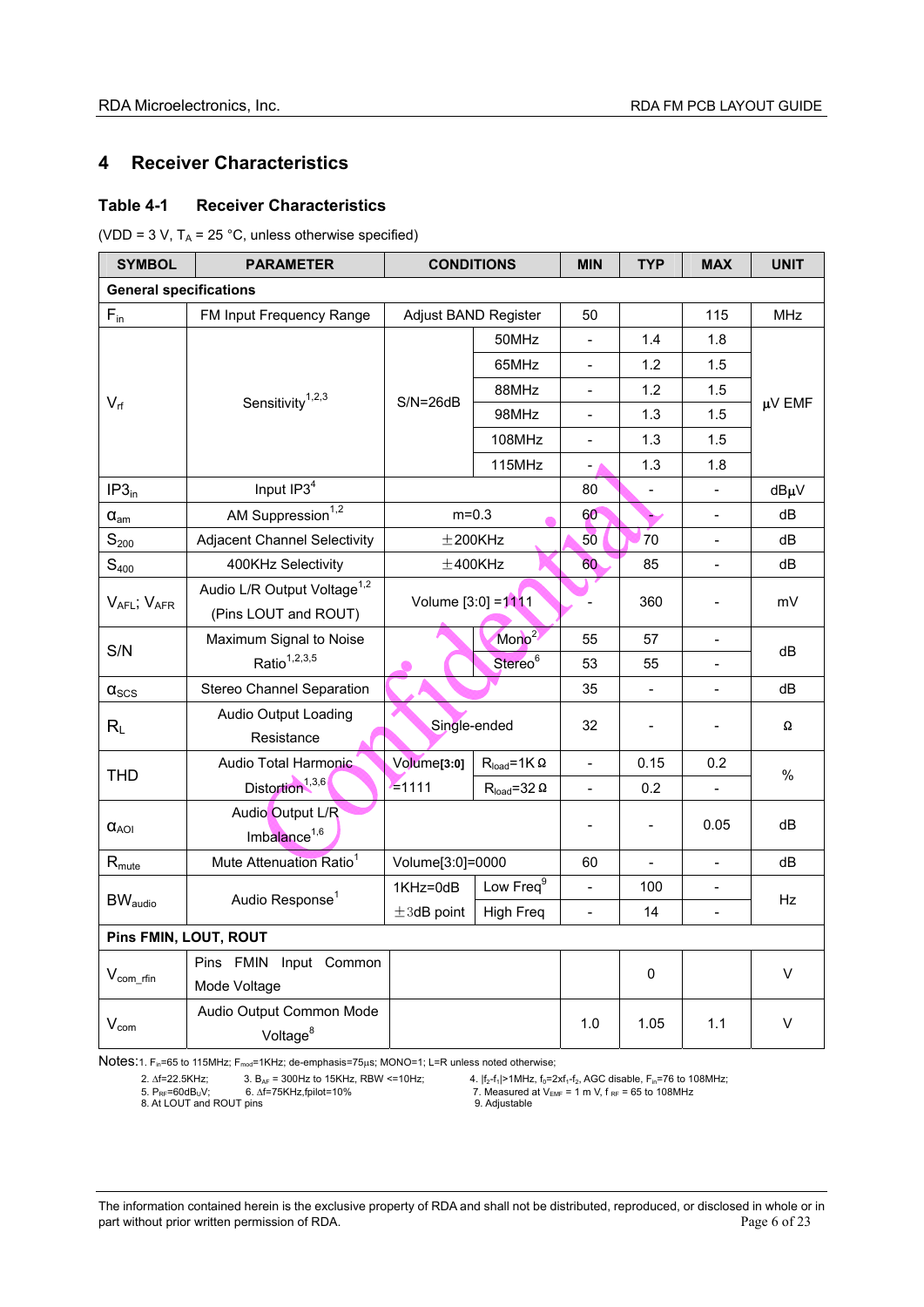## **5 Serial Interface**

#### **5.1 I<sup>2</sup> C Interface Timing**

#### **Table 5-1 C Interface Timing Characteristics**

(VDD = 3 V,  $T_A$  = 25 °C, unless otherwise specified)

| <b>PARAMETER</b>                | <b>SYMBOL</b>                                       | <b>TEST CONDITION</b> | <b>MIN</b>    | <b>TYP</b> | <b>MAX</b>                   | <b>UNIT</b> |
|---------------------------------|-----------------------------------------------------|-----------------------|---------------|------------|------------------------------|-------------|
| <b>SCLK Frequency</b>           | $\mathsf{f}_{\mathsf{scl}}$                         |                       | 0             |            | 400                          | <b>KHz</b>  |
| <b>SCLK High Time</b>           | <b>t</b> <sub>high</sub>                            |                       | 0.6           | ۰          | $\overline{\phantom{a}}$     | μS          |
| <b>SCLK Low Time</b>            | $t_{\text{low}}$                                    |                       | 1.3           |            |                              | μS          |
| Setup Time for START Condition  | $\bm{{\mathsf{t}}}_{\mathsf{su}: \mathsf{sta}}$     |                       | 0.6           |            | $\qquad \qquad \blacksquare$ | μS          |
| Hold Time for START Condition   | $t_{\text{hd:sta}}$                                 |                       | 0.6           |            |                              | μS          |
| Setup Time for STOP Condition   | $\mathfrak{t}_{\text{su:sto}}$                      |                       | 0.6           |            | $\qquad \qquad \blacksquare$ | μS          |
| SDIO Input to SCLK↑ Setup       | $\boldsymbol{\mathrm{t}}_{\mathrm{su}: \text{dat}}$ |                       | 100           |            |                              | ns          |
| SDIO Input to SCLK I Hold       | $t_{\text{hd:dat}}$                                 |                       | 0             |            | 900                          | ns          |
| STOP to START Time              | $t_{\text{buf}}$                                    |                       | 1.3           |            |                              | μS          |
| SDIO Output Fall Time           | $t_{\rm f,out}$                                     |                       | $20+0.1Cb$    |            | 250                          | ns          |
| SDIO Input, SCLK Rise/Fall Time | $t_{\text{rim}}$ , $t_{\text{fin}}$                 |                       | $20+0.1C_{b}$ |            | 300                          | ns          |
| Input Spike Suppression         | $\mathfrak{t}_{\mathsf{sp}}$                        |                       |               |            | 50                           | ns          |
| SCLK, SDIO Capacitive Loading   | $C_{b}$                                             |                       |               |            | 50                           | рF          |
| Digital Input Pin Capacitance   |                                                     |                       |               |            | 5                            | pF          |









The information contained herein is the exclusive property of RDA and shall not be distributed, reproduced, or disclosed in whole or in part without prior written permission of RDA. part without prior written permission of RDA.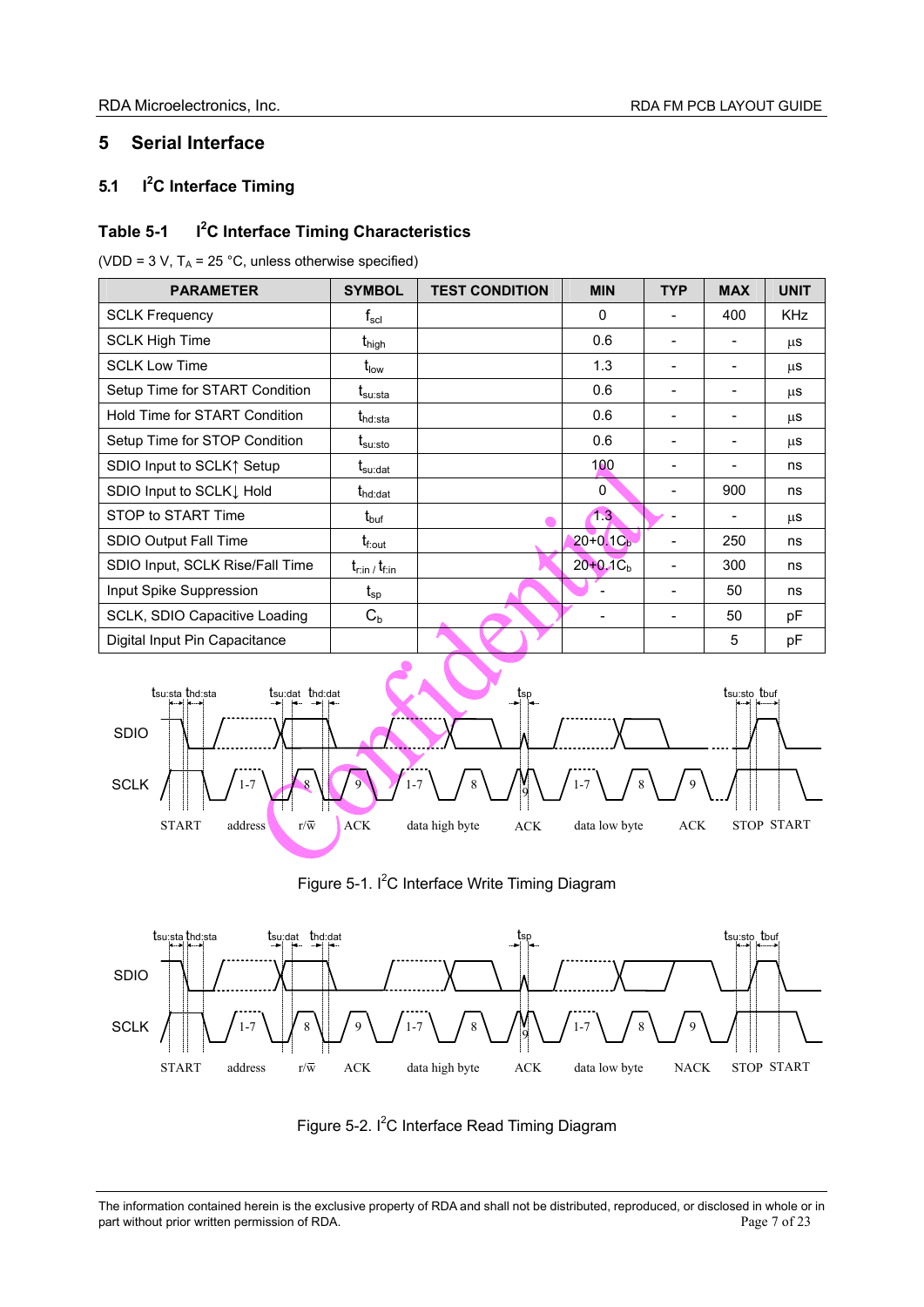## **6 Register Definition**

| <b>REG</b> | <b>BITS</b>    | <b>NAME</b>                         | <b>FUNCTION</b>                                                                       | <b>DEFAULT</b> |
|------------|----------------|-------------------------------------|---------------------------------------------------------------------------------------|----------------|
| 00H        | 15:0           | CHIPID[7:0]                         | Chip ID.                                                                              | 0x5804         |
| 02H        | 15             | <b>DHIZ</b>                         | Audio Output High-Z Disable.<br>$0 = High$ impedance; $1 = Normal$ operation          | $\mathbf 0$    |
|            | 14             | <b>DMUTE</b>                        | Mute Disable.<br>$0 = Mute$ ; 1 = Normal operation                                    | $\Omega$       |
|            | 13             | <b>MONO</b>                         | Mono Select.<br>$0 =$ Stereo; $1 =$ Force mono                                        | $\Omega$       |
|            | 12             | <b>BASS</b>                         | <b>Bass Boost.</b><br>$0 = Disable$ d; 1 = Bass boost enabled                         | 0              |
|            | 11             | <b>RCLK</b><br><b>NON-CALIBRATE</b> | 0=RCLK clock is always supply                                                         | $\mathbf{0}$   |
|            |                | <b>MODE</b>                         | 1=RCLK clock is not always supply when FM                                             |                |
|            |                |                                     | work ( when 1, RDA5807M can't directly                                                |                |
|            |                |                                     | support -20 ℃ ~70 ℃ temperature. Only                                                 |                |
|            |                |                                     | suppory ±20°C temperature swing from tune                                             |                |
|            |                |                                     | point)                                                                                |                |
|            | 10             | <b>RCLK DIRECT INPUT MODE</b>       | 1=RCLK clock use the directly input mode                                              | 0              |
|            | 9              | <b>SEEKUP</b>                       | Seek Up.<br>$0 =$ Seek down; $1 =$ Seek up                                            | $\mathbf 0$    |
|            | 8              | <b>SEEK</b>                         | Seek.                                                                                 | $\Omega$       |
|            |                |                                     | $0 = Disable$ stop seek; $1 =$ Enable                                                 |                |
|            |                |                                     | Seek begins in the direction specified by<br>SEEKUP and ends when a channel is found. |                |
|            |                |                                     | or the entire band has been searched.                                                 |                |
|            |                |                                     | The SEEK bit is set low and the STC bit is set                                        |                |
|            |                |                                     | high when the seek operation completes.                                               |                |
|            | $\overline{7}$ | <b>SKMODE</b>                       | <b>Seek Mode</b>                                                                      | 0              |
|            |                |                                     | $0 =$ wrap at the upper or lower band limit and                                       |                |
|            |                |                                     | continue seeking                                                                      |                |
|            |                |                                     | $1 = stop$ seeking at the upper or lower band<br>limit                                |                |
|            | 6:4            | CLK_MODE[2:0]                       | 000=32.768kHz                                                                         | 000            |
|            |                |                                     | 001=12Mhz                                                                             |                |
|            |                |                                     | 101=24Mhz                                                                             |                |
|            |                |                                     | 010=13Mhz                                                                             |                |
|            |                |                                     | 110=26Mhz                                                                             |                |
|            |                |                                     | 011=19.2Mhz                                                                           |                |
|            |                |                                     | 111=38.4Mhz                                                                           |                |
|            | 3              | RDS_EN                              | <b>RDS/RBDS enable</b>                                                                | 0              |
|            |                |                                     | If 1, rds/rbds enable                                                                 |                |
|            | $\overline{2}$ | NEW_METHOD                          | New Demodulate Method Enable, can improve                                             | 0              |
|            |                |                                     | the receive sensitivity about 1dB.                                                    |                |
|            | 1              | SOFT_RESET                          | Soft reset.                                                                           | 0              |
|            |                |                                     | If 0, not reset;                                                                      |                |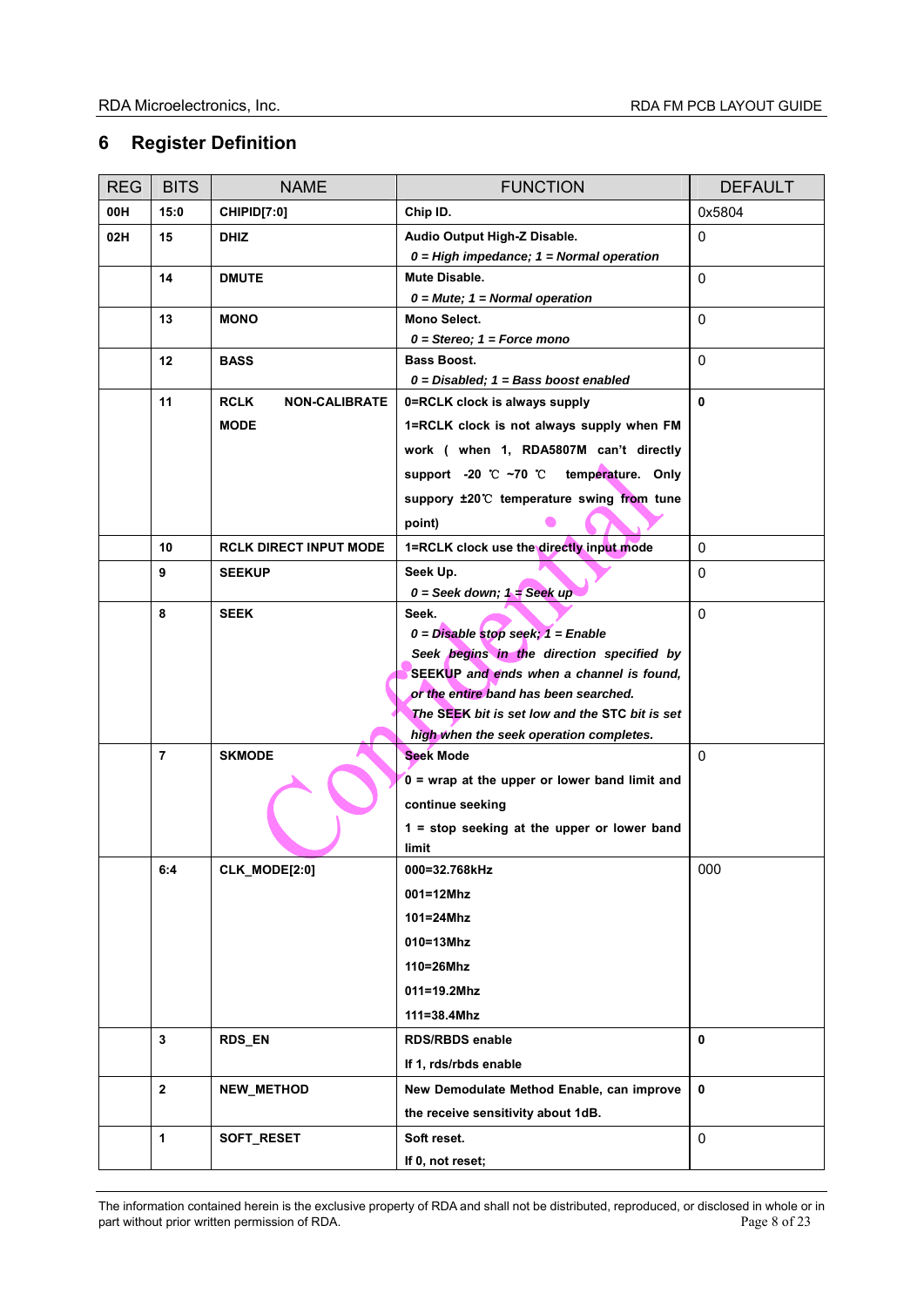| <b>REG</b> | <b>BITS</b> | <b>NAME</b>        | <b>FUNCTION</b>                                                 | <b>DEFAULT</b>   |
|------------|-------------|--------------------|-----------------------------------------------------------------|------------------|
|            |             |                    | If 1, reset.                                                    |                  |
|            | 0           | <b>ENABLE</b>      | Power Up Enable.<br>$0 = Disabled$ ; $1 = Enabled$              | 0                |
| 03H        | 15:6        | <b>CHAN[9:0]</b>   | <b>Channel Select.</b><br>$BAND = 0$                            | 0x13f            |
|            |             |                    | Frequency =                                                     |                  |
|            |             |                    | Channel Spacing (kHz) x CHAN+ 87.0 MHz                          |                  |
|            |             |                    | $BAND = 1$ or 2                                                 |                  |
|            |             |                    | $Frequency =$                                                   |                  |
|            |             |                    | Channel Spacing (kHz) x CHAN + 76.0 MHz                         |                  |
|            |             |                    | $BAND = 3$                                                      |                  |
|            |             |                    | $Frequency =$<br>Channel Spacing (kHz) x CHAN + 65.0 MHz        |                  |
|            |             |                    | CHAN is updated after a seek operation.                         |                  |
|            | 5           | <b>DIRECT MODE</b> | Directly Control Mode, Only used when test.                     | 0                |
|            | 4           | <b>TUNE</b>        | <b>Tune</b>                                                     | 0                |
|            |             |                    | $0 = Disable$                                                   |                  |
|            |             |                    | $1 =$ Enable                                                    |                  |
|            |             |                    | The tune operation begins when the TUNE bit                     |                  |
|            |             |                    | is set high. The STC bit is set high when the                   |                  |
|            |             |                    | tune operation completes.                                       |                  |
|            |             |                    | The tune bit is reset to low automatically when                 |                  |
|            |             |                    | the tune operation completes                                    |                  |
|            | 3:2         | <b>BAND[1:0]</b>   | <b>Band Select.</b>                                             | 00               |
|            |             |                    | 00 = 87-108 MHz (US/Europe)                                     |                  |
|            |             |                    | $01 = 76 - 91$ MHz (Japan)                                      |                  |
|            |             |                    | 10 = 76-108 MHz (world wide)                                    |                  |
|            |             |                    | $11^1$ = 65-76 MHz (East Europe) or 50-65MHz                    |                  |
|            | 1:0         | <b>SPACE[1:0]</b>  | <b>Channel Spacing.</b>                                         | 00               |
|            |             |                    | $00 = 100$ kHz                                                  |                  |
|            |             |                    | $01 = 200$ kHz                                                  |                  |
|            |             |                    | $10 = 50$ kHz                                                   |                  |
| 04H        | 15          | <b>RSVD</b>        | $11 = 25KHz$<br><b>Reserved</b>                                 | $\pmb{0}$        |
|            |             |                    |                                                                 |                  |
|            | 14          | <b>STCIEN</b>      | Seek/Tune Complete Interrupt Enable.<br>$0 = Disable$ Interrupt | $\mathbf{0}$     |
|            |             |                    | $1 =$ Enable Interrupt                                          |                  |
|            |             |                    | Setting STCIEN = 1 will generate a low                          |                  |
|            |             |                    | pulse on GPIO2 when the interrupt                               |                  |
|            |             |                    | occurs.                                                         |                  |
|            | 13          | <b>RBDS</b>        | $1 =$ RBDS mode enable                                          | $\boldsymbol{0}$ |
|            |             |                    | $0 = RDS$ mode only                                             |                  |
|            | 12          | RDS FIFO EN        | $1 = RDS$ fifo mode enable.                                     | $\boldsymbol{0}$ |
|            | 11          | <b>DE</b>          | De-emphasis.                                                    | $\pmb{0}$        |
|            |             |                    | $0 = 75 \,\mu s$ ; $1 = 50 \,\mu s$                             |                  |

<sup>1</sup> If 0x07h bit<9> ( band )=1, 65-76MHz; =0, 50-76MHz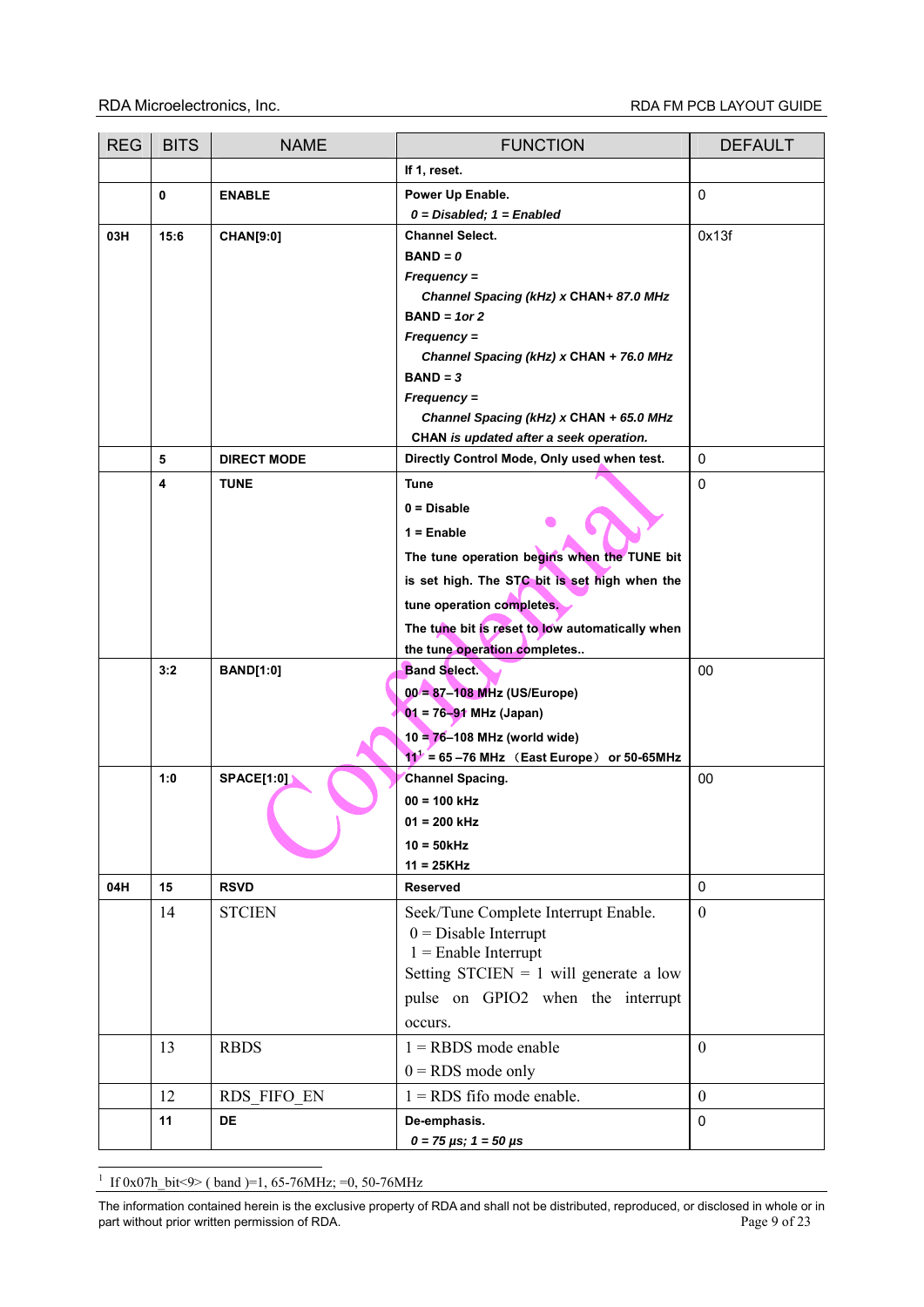| <b>REG</b> | <b>BITS</b>    | <b>NAME</b>              | <b>FUNCTION</b>                                        | <b>DEFAULT</b>   |
|------------|----------------|--------------------------|--------------------------------------------------------|------------------|
|            | 10             | RDS FIFO CLR             | $1 =$ clear RDS fifo                                   | $\mathbf{1}$     |
|            | 9              | SOFTMUTE_EN              | If 1, softmute enable                                  | $\mathbf 0$      |
|            | 8              | <b>AFCD</b>              | AFC disable.                                           | $\mathbf 0$      |
|            |                |                          | If 0, afc work;                                        |                  |
|            |                |                          | If 1, afc disabled.                                    |                  |
|            | $\overline{7}$ | rsvd                     | Read as 0.                                             | $\boldsymbol{0}$ |
|            | 6              | <b>I2S ENABLE</b>        | I2S enable.                                            | $\boldsymbol{0}$ |
|            |                |                          | $0 =$ disabled;                                        |                  |
|            |                |                          | $1 =$ enabled.                                         |                  |
|            | 5:4            | GPIO3[1:0]               | I/O<br>3.when<br>General<br>Purpose                    | 00               |
|            |                |                          | gpio_sel=00or11                                        |                  |
|            |                |                          | $00 =$ High impedance                                  |                  |
|            |                |                          | $01 = \text{Mono/Stereo}$ indicator (ST)<br>$10 = Low$ |                  |
|            |                |                          | $11 =$ High                                            |                  |
|            | 3:2            | GPIO2[1:0]               | General Purpose I/O 2. when gpio sel=10                | 00               |
|            |                |                          | $00 =$ High impedance                                  |                  |
|            |                |                          | $01 =$ Interrupt (INT)<br>$10 = Low$                   |                  |
|            |                |                          | $11 =$ High                                            |                  |
|            | 1:0            | GPIO1[1:0]               | General Purpose I/O 1. when gpio sel=01                | 00               |
|            |                |                          | $00 =$ High impedance                                  |                  |
|            |                |                          | $01 =$ Reserved                                        |                  |
|            |                |                          | $10 =$ Low<br>$11 = High$                              |                  |
| 05H        | 15             | <b>INT_MODE</b>          | If 0, generate 5ms interrupt;                          | $\mathbf{1}$     |
|            |                |                          | If 1, interrupt last until read reg0CH action          |                  |
|            |                |                          | occurs.                                                |                  |
|            | 14:13          | Seek_mode                | Default value is 00; When = 10, will add the           | 00               |
|            |                |                          | RSSI seek mode.                                        |                  |
|            | 12             | <b>RSVD</b>              |                                                        |                  |
|            | 11:8           | SEEKTH[3:0] <sup>2</sup> | Seek SNR threshold value                               | 1000             |
|            | 7:6            | LNA_PORT_SEL[1:0]        | LNA input port selection bit:                          | 10               |
|            |                |                          | 00: no input                                           |                  |
|            |                |                          | 01: LNAN                                               |                  |
|            |                |                          | <b>10: LNAP</b>                                        |                  |
|            |                |                          | 11: dual port input                                    |                  |
|            | 5:4            | LNA_ICSEL_BIT[1:0]       | Lna working current bit:                               | 00               |
|            |                |                          | $00 = 1.8mA$                                           |                  |
|            |                |                          | $01 = 2.1mA$                                           |                  |
|            |                |                          | $10 = 2.5mA$                                           |                  |
|            |                |                          | $11 = 3.0mA$                                           |                  |
|            | 3:0            | VOLUME[3:0]              | DAC Gain Control Bits (Volume).                        | 1011             |
|            |                |                          | 0000=min; 1111=max                                     |                  |

<sup>2</sup> The default noise threshold is 71dB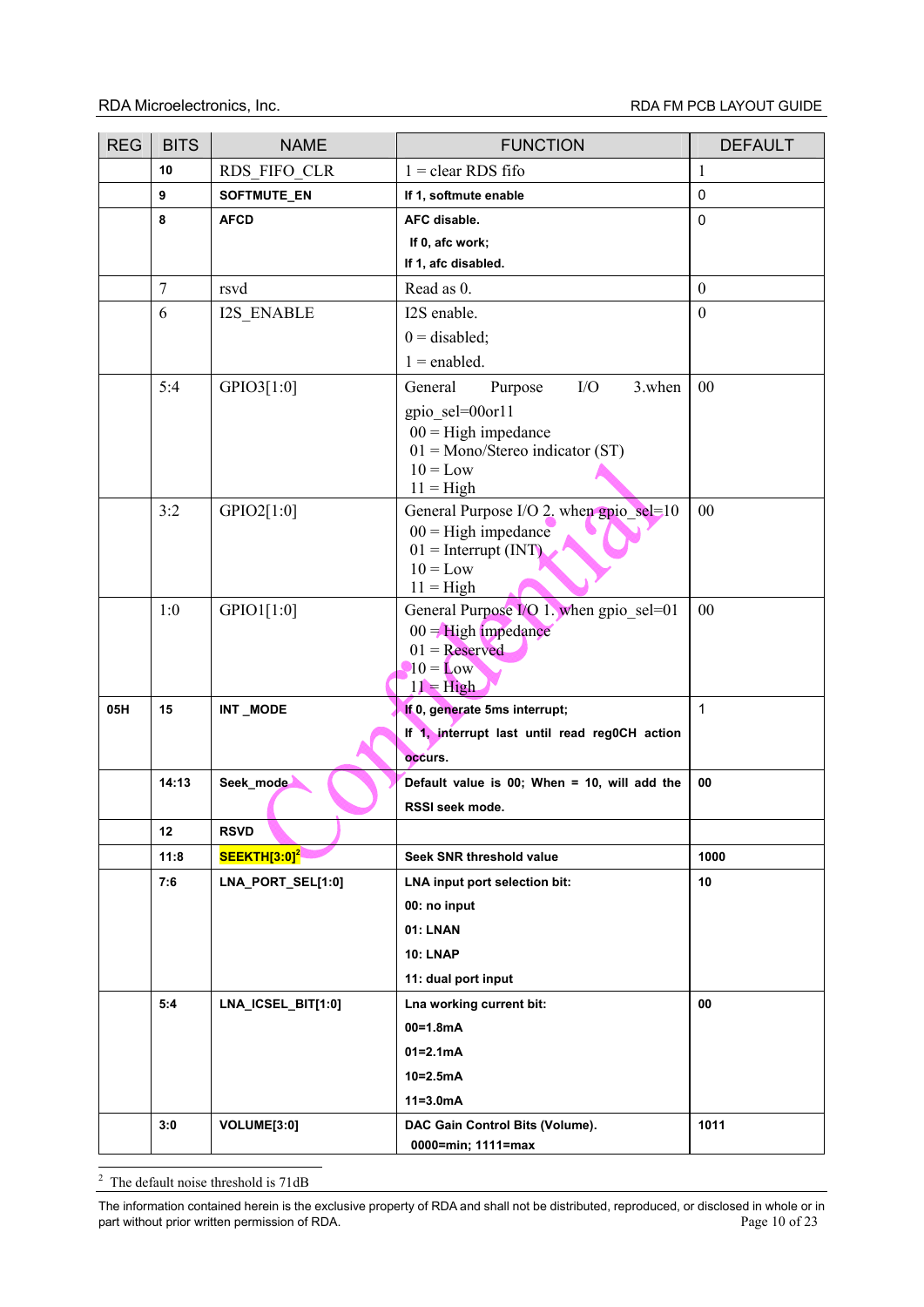| Volume scale is logarithmic<br>When 0000, output mute and<br>output<br>impedance is very large<br>06H<br>15<br><b>RSVD</b><br>reserved<br>0<br>Open reserved register mode.<br>00<br>14:13<br>OPEN_MODE[1:0]<br>11=open behind registers writing function<br>others: only open behind registers reading<br>function<br>12<br>$\mathbf{0}$<br>I2S slave or master.<br>slave master<br>$1 =$ slave;<br>$0 =$ master.<br>11<br>$\overline{0}$<br>Ws relation to l/r channel.<br>ws_lr<br>If 0, ws=0 ->r, ws=1 ->1;<br>If 1, $ws=0$ ->1, $ws=1$ ->r.<br>$\boldsymbol{0}$<br>10<br>If 0, use normal sclk internally;<br>sclk i edge<br>If 1, inverte sclk internally.<br>9<br>If 0, I2S output unsigned 16-bit audio<br>$\boldsymbol{0}$<br>data signed<br>data.<br>If 1, I2S output signed 16-bit audio data.<br>8<br>$\overline{0}$<br>WS_I_EDGE<br>If 0, use normal ws internally; |
|----------------------------------------------------------------------------------------------------------------------------------------------------------------------------------------------------------------------------------------------------------------------------------------------------------------------------------------------------------------------------------------------------------------------------------------------------------------------------------------------------------------------------------------------------------------------------------------------------------------------------------------------------------------------------------------------------------------------------------------------------------------------------------------------------------------------------------------------------------------------------------|
|                                                                                                                                                                                                                                                                                                                                                                                                                                                                                                                                                                                                                                                                                                                                                                                                                                                                                  |
|                                                                                                                                                                                                                                                                                                                                                                                                                                                                                                                                                                                                                                                                                                                                                                                                                                                                                  |
|                                                                                                                                                                                                                                                                                                                                                                                                                                                                                                                                                                                                                                                                                                                                                                                                                                                                                  |
|                                                                                                                                                                                                                                                                                                                                                                                                                                                                                                                                                                                                                                                                                                                                                                                                                                                                                  |
|                                                                                                                                                                                                                                                                                                                                                                                                                                                                                                                                                                                                                                                                                                                                                                                                                                                                                  |
|                                                                                                                                                                                                                                                                                                                                                                                                                                                                                                                                                                                                                                                                                                                                                                                                                                                                                  |
|                                                                                                                                                                                                                                                                                                                                                                                                                                                                                                                                                                                                                                                                                                                                                                                                                                                                                  |
|                                                                                                                                                                                                                                                                                                                                                                                                                                                                                                                                                                                                                                                                                                                                                                                                                                                                                  |
|                                                                                                                                                                                                                                                                                                                                                                                                                                                                                                                                                                                                                                                                                                                                                                                                                                                                                  |
|                                                                                                                                                                                                                                                                                                                                                                                                                                                                                                                                                                                                                                                                                                                                                                                                                                                                                  |
|                                                                                                                                                                                                                                                                                                                                                                                                                                                                                                                                                                                                                                                                                                                                                                                                                                                                                  |
|                                                                                                                                                                                                                                                                                                                                                                                                                                                                                                                                                                                                                                                                                                                                                                                                                                                                                  |
|                                                                                                                                                                                                                                                                                                                                                                                                                                                                                                                                                                                                                                                                                                                                                                                                                                                                                  |
|                                                                                                                                                                                                                                                                                                                                                                                                                                                                                                                                                                                                                                                                                                                                                                                                                                                                                  |
|                                                                                                                                                                                                                                                                                                                                                                                                                                                                                                                                                                                                                                                                                                                                                                                                                                                                                  |
|                                                                                                                                                                                                                                                                                                                                                                                                                                                                                                                                                                                                                                                                                                                                                                                                                                                                                  |
|                                                                                                                                                                                                                                                                                                                                                                                                                                                                                                                                                                                                                                                                                                                                                                                                                                                                                  |
|                                                                                                                                                                                                                                                                                                                                                                                                                                                                                                                                                                                                                                                                                                                                                                                                                                                                                  |
|                                                                                                                                                                                                                                                                                                                                                                                                                                                                                                                                                                                                                                                                                                                                                                                                                                                                                  |
| If 1, inverte ws internally.                                                                                                                                                                                                                                                                                                                                                                                                                                                                                                                                                                                                                                                                                                                                                                                                                                                     |
| 4'b1000: WS_STEP_48;<br>$\boldsymbol{0}$<br>7:4<br><b>I2S_SW_CNT[4:0]</b>                                                                                                                                                                                                                                                                                                                                                                                                                                                                                                                                                                                                                                                                                                                                                                                                        |
| 4'b0111: WS_STEP=44.1kbps;<br>4'b0110: WS_STEP=32kbps;                                                                                                                                                                                                                                                                                                                                                                                                                                                                                                                                                                                                                                                                                                                                                                                                                           |
| Only valid<br>4'b0101: WS_STEP=24kbps;                                                                                                                                                                                                                                                                                                                                                                                                                                                                                                                                                                                                                                                                                                                                                                                                                                           |
| in master mode<br>4'b0100: WS_STEP=22.05kbps;<br>4'b0011: WS_STEP=16kbps;                                                                                                                                                                                                                                                                                                                                                                                                                                                                                                                                                                                                                                                                                                                                                                                                        |
| 4'b0010: WS_STEP=12kbps;                                                                                                                                                                                                                                                                                                                                                                                                                                                                                                                                                                                                                                                                                                                                                                                                                                                         |
| 4'b0001: WS_STEP=11.025kbps;<br>4'b0000: WS_STEP=8kbps;                                                                                                                                                                                                                                                                                                                                                                                                                                                                                                                                                                                                                                                                                                                                                                                                                          |
| $\overline{3}$<br>SW_O_EDGE<br>$\boldsymbol{0}$<br>If 1, invert ws output when as master.                                                                                                                                                                                                                                                                                                                                                                                                                                                                                                                                                                                                                                                                                                                                                                                        |
| $\overline{2}$<br>$\boldsymbol{0}$<br><b>SCLK_O_EDGE</b><br>If 1, invert selk output when as master.                                                                                                                                                                                                                                                                                                                                                                                                                                                                                                                                                                                                                                                                                                                                                                             |
| $\mathbf{1}$<br>If 1, L channel data delay 1T.<br>$\boldsymbol{0}$<br>L_DELY                                                                                                                                                                                                                                                                                                                                                                                                                                                                                                                                                                                                                                                                                                                                                                                                     |
| $\theta$<br>R_DELY<br>If 1, R channel data delay 1T.<br>$\mathbf{0}$                                                                                                                                                                                                                                                                                                                                                                                                                                                                                                                                                                                                                                                                                                                                                                                                             |
| 07H<br>15<br><b>RSVD</b><br>Reserved<br>0                                                                                                                                                                                                                                                                                                                                                                                                                                                                                                                                                                                                                                                                                                                                                                                                                                        |
| Threshold for noise soft blend setting, unit<br>10000<br>14:10<br>TH_SOFRBLEND[5:0]                                                                                                                                                                                                                                                                                                                                                                                                                                                                                                                                                                                                                                                                                                                                                                                              |
| 2dB                                                                                                                                                                                                                                                                                                                                                                                                                                                                                                                                                                                                                                                                                                                                                                                                                                                                              |
| 9<br>1<br>65M_50M MODE<br>Valid when band[1:0] = 2'b11 (0x03H_bit<3:2>)                                                                                                                                                                                                                                                                                                                                                                                                                                                                                                                                                                                                                                                                                                                                                                                                          |
| $1 = 65 - 76$ MHz;                                                                                                                                                                                                                                                                                                                                                                                                                                                                                                                                                                                                                                                                                                                                                                                                                                                               |
| $0 = 50 - 76$ MHz.                                                                                                                                                                                                                                                                                                                                                                                                                                                                                                                                                                                                                                                                                                                                                                                                                                                               |
| 8<br><b>RSVD</b><br>0<br><b>Reserved</b>                                                                                                                                                                                                                                                                                                                                                                                                                                                                                                                                                                                                                                                                                                                                                                                                                                         |
| Seek threshold for old seek mode, Valid when<br>000000<br>7:2<br>SEEK_TH_OLD                                                                                                                                                                                                                                                                                                                                                                                                                                                                                                                                                                                                                                                                                                                                                                                                     |
| Seek Mode=10                                                                                                                                                                                                                                                                                                                                                                                                                                                                                                                                                                                                                                                                                                                                                                                                                                                                     |
| 1<br>SOFTBLEND_EN<br>If 1, Softblend enable<br>1                                                                                                                                                                                                                                                                                                                                                                                                                                                                                                                                                                                                                                                                                                                                                                                                                                 |
| $\pmb{0}$<br>0<br>FREQ_MODE<br>If 1, then freq setting changed.                                                                                                                                                                                                                                                                                                                                                                                                                                                                                                                                                                                                                                                                                                                                                                                                                  |
| Freq = $76000$ (or 87000) kHz + freq_direct (08H)                                                                                                                                                                                                                                                                                                                                                                                                                                                                                                                                                                                                                                                                                                                                                                                                                                |
| kHz.                                                                                                                                                                                                                                                                                                                                                                                                                                                                                                                                                                                                                                                                                                                                                                                                                                                                             |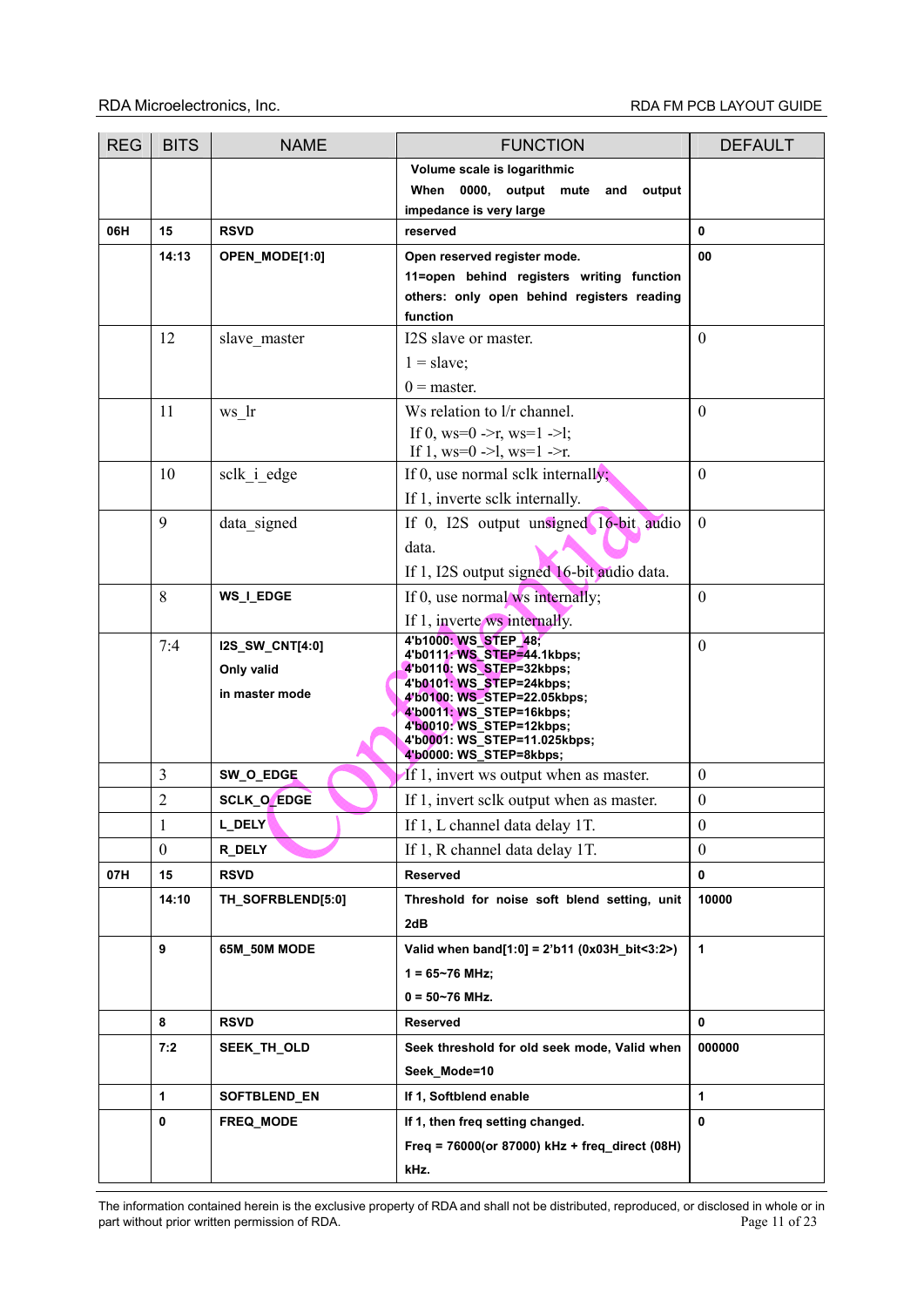| <b>REG</b> | <b>BITS</b>    | <b>NAME</b>       | <b>FUNCTION</b>                                                                           | <b>DEFAULT</b> |
|------------|----------------|-------------------|-------------------------------------------------------------------------------------------|----------------|
| 08H        | 15:0           | freq_direct[15:0] | Valid when freq_mode = 1.                                                                 | 0x0            |
| 0AH        | 15             | <b>RDSR</b>       | <b>RDS ready</b>                                                                          | 0              |
|            |                |                   | $0 = No RDS/RBDS$ group ready(default)                                                    |                |
|            |                |                   | 1 = New RDS/RBDS group ready                                                              |                |
|            | 14             | <b>STC</b>        | Seek/Tune Complete.                                                                       | 0              |
|            |                |                   | $0 = Not complete$                                                                        |                |
|            |                |                   | $1 =$ Complete                                                                            |                |
|            |                |                   | The seek/tune complete flag is set when the                                               |                |
|            |                |                   | seek or tune operation completes.                                                         |                |
|            | 13             | SF                | Seek Fail.                                                                                | 0              |
|            |                |                   | $0 =$ Seek successful; $1 =$ Seek failure                                                 |                |
|            |                |                   | The seek fail flag is set when the seek<br>operation fails to find a channel with an RSSI |                |
|            |                |                   | level greater than SEEKTH[3:0].                                                           |                |
|            | 12             | <b>RDSS</b>       | <b>RDS Synchronization</b>                                                                | 0              |
|            |                |                   | 0 = RDS decoder not synchronized(default)                                                 |                |
|            |                |                   | 1 = RDS decoder synchronized                                                              |                |
|            |                |                   | Available only in RDS Verbose mode                                                        |                |
|            | 11             | BLK_E             | When RDS enable:                                                                          | 0              |
|            |                |                   | 1 = Block E has been found                                                                |                |
|            |                |                   | $0 = no Block E has been found$                                                           |                |
|            | 10             | <b>ST</b>         | Stereo Indicator.                                                                         | 1              |
|            |                |                   | $0 = \text{Mono}$ ; $1 = \text{Stereo}$                                                   |                |
|            | 9:0            | READCHAN[9:0]     | Read Channel.                                                                             | 8'h00          |
|            |                |                   | $BAND = 0$                                                                                |                |
|            |                |                   | Frequency = Channel Spacing (kHz) x                                                       |                |
|            |                |                   | <b>READCHAN[9:0]+ 87.0 MHz</b>                                                            |                |
|            |                |                   | $BAND = 1$ or 2<br>Frequency = Channel Spacing (kHz) x                                    |                |
|            |                |                   | READCHAN[9:0]+ 76.0 MHz                                                                   |                |
|            |                |                   | $BAND = 3$                                                                                |                |
|            |                |                   | Frequency = Channel Spacing (kHz) x                                                       |                |
|            |                |                   | <b>READCHAN[9:0]+ 65.0 MHz</b>                                                            |                |
|            |                |                   | READCHAN[9:0] is updated after a tune or<br>seek operation.                               |                |
| 0BH        | 15:9           | <b>RSSI[6:0]</b>  | RSSI.                                                                                     | 0              |
|            |                |                   | $0000000 = min$                                                                           |                |
|            |                |                   | $1111111 = max$                                                                           |                |
|            |                |                   | RSSI scale is logarithmic.                                                                |                |
|            | 8              | <b>FM TRUE</b>    | $1$ = the current channel is a station                                                    | $\mathbf 0$    |
|            |                |                   | $0 =$ the current channel is not a station                                                |                |
|            | $\overline{7}$ | FM READY          | $1 =$ ready                                                                               | 0              |
|            |                |                   | 0=not ready                                                                               |                |
|            | $5 - 6:5$      | reserved          |                                                                                           | 0              |
|            | 4>             | ABCD_E            | 1= the block id of register 0cH,0dH,0eH,0fH is E                                          |                |
|            |                |                   | 0= the block id of register 0cH, 0dH, 0eH, 0fH is                                         |                |
|            |                |                   | A, B, C, D                                                                                |                |
|            |                |                   |                                                                                           |                |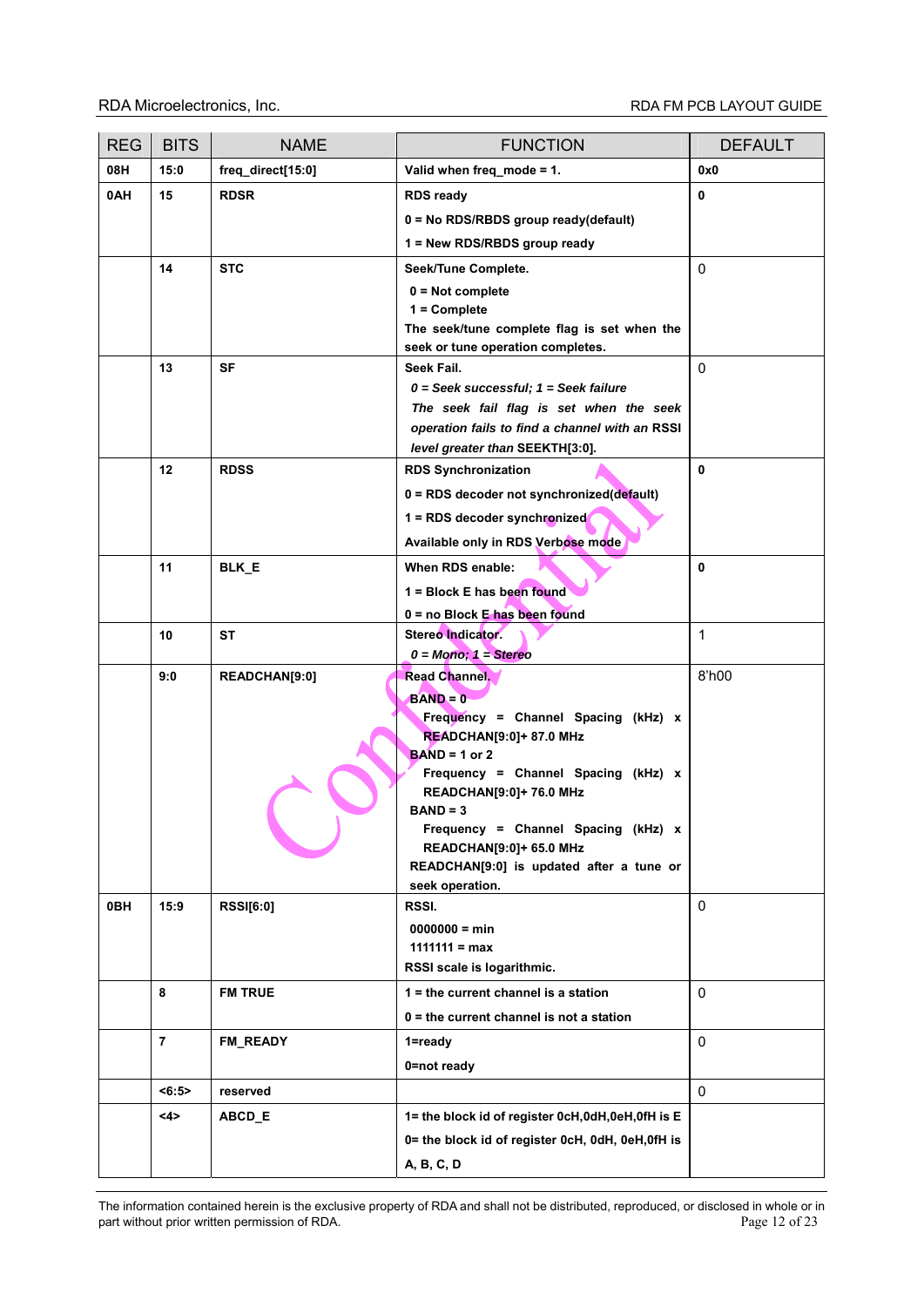| <b>REG</b> | <b>BITS</b> | <b>NAME</b>       | <b>FUNCTION</b>                                 | <b>DEFAULT</b> |
|------------|-------------|-------------------|-------------------------------------------------|----------------|
|            | <3:2>       | <b>BLERA[1:0]</b> | Block Errors Level of RDS_DATA_0, and is        |                |
|            |             |                   | always read as Errors Level of RDS BLOCK A      |                |
|            |             |                   | (in RDS mode) or BLOCK E (in RBDS mode          |                |
|            |             |                   | when ABCD_E flag is 1)                          |                |
|            |             |                   | 00= 0 errors requiring correction               |                |
|            |             |                   | $01 = 1 - 2$ errors requiring correction        |                |
|            |             |                   | 10=3~5 errors requiring correction              |                |
|            |             |                   | 11= 6+ errors or error in checkword, correction |                |
|            |             |                   | not possible.                                   |                |
|            |             |                   | Available only in RDS Verbose mode              |                |
|            | 1:0         | <b>BLERB[1:0]</b> | Block Errors Level of RDS DATA 1, and is        |                |
|            |             |                   | always read as Errors Level of RDS BLOCK B      |                |
|            |             |                   | (in RDS mode ) or E (in RBDS mode when          |                |
|            |             |                   | ABCD E flag is 1).                              |                |
|            |             |                   | 00= 0 errors requiring correction               |                |
|            |             |                   | 01= 1~2 errors requiring correction             |                |
|            |             |                   | 10=3~5 errors requiring correction              |                |
|            |             |                   | 11= 6+ errors or error in checkword, correction |                |
|            |             |                   | not possible.                                   |                |
|            |             |                   | Available only in RDS Verbose mode              |                |
| 0CH        | <15:0>      | <b>RDSA[15:0]</b> | BLOCK A (in RDS mode) or BLOCK E (in            | 16'h5803       |
|            |             |                   | RBDS mode when ABCD E flag is 1)                |                |
| 0DH        | $<$ 15:0>   | <b>RDSB[15:0]</b> | BLOCK B ( in RDS mode) or BLOCK E (in           | 16'h5804       |
|            |             |                   | RBDS mode when ABCD_E flag is 1)                |                |
| 0EH        | <15:0>      | <b>RDSC[15:0]</b> | <b>BLOCK C</b> (in RDS mode) or BLOCK E (in     | 16'h5808       |
|            |             |                   | RBDS mode when ABCD E flag is 1)                |                |
| 0FH        | <15:0>      | <b>RDSD[15:0]</b> | BLOCK D ( in RDS mode) or BLOCK E (in           | 16'h5804       |
|            |             |                   | RBDS mode when ABCD E flag is 1)                |                |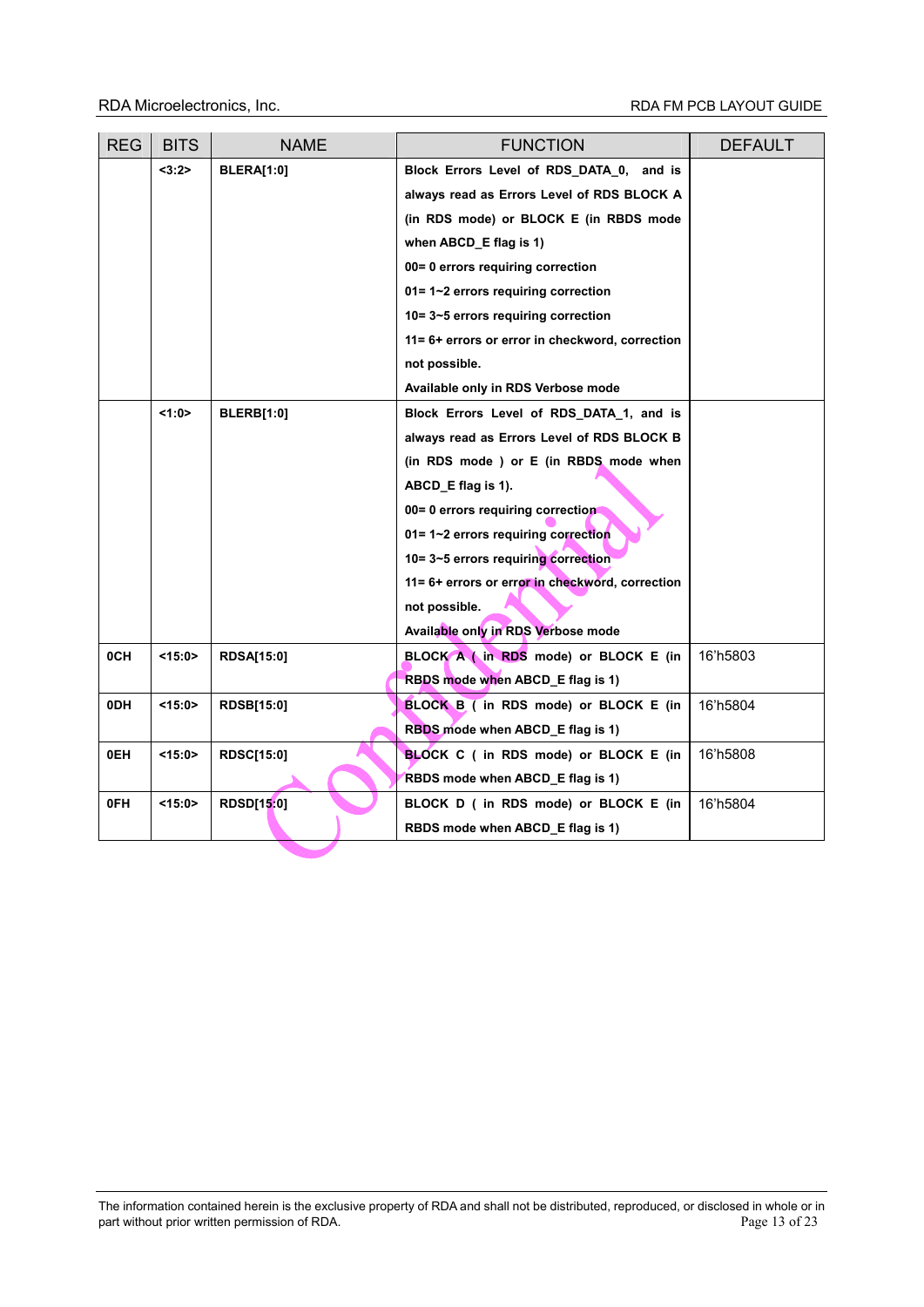## **7 Pins Description**



**Table 7-1 RDA5807M Pins Description** 

| <b>SYMBOL</b> | <b>PIN</b>     | <b>DESCRIPTION</b>                        |
|---------------|----------------|-------------------------------------------|
| <b>GND</b>    | 1,3,8          | Ground. Connect to ground plane<br>on PCB |
|               |                |                                           |
| <b>FMIN</b>   | $\overline{2}$ | FM single input                           |
| <b>RCLK</b>   | 6              | 32.768KHz crystal oscillator<br>and       |
|               |                | reference clock input                     |
| <b>SDIO</b>   | 5              | Data input/output for serial control      |
|               |                | bus                                       |
| <b>SCLK</b>   | 4              | Clock input for serial control bus        |
| <b>VDD</b>    | 7              | Power supply                              |
| ROUT, LOUT    | 9,10           | Right/Left audio output                   |

The information contained herein is the exclusive property of RDA and shall not be distributed, reproduced, or disclosed in whole or in part without prior written permission of RDA.<br>Page 14 of 23 part without prior written permission of RDA.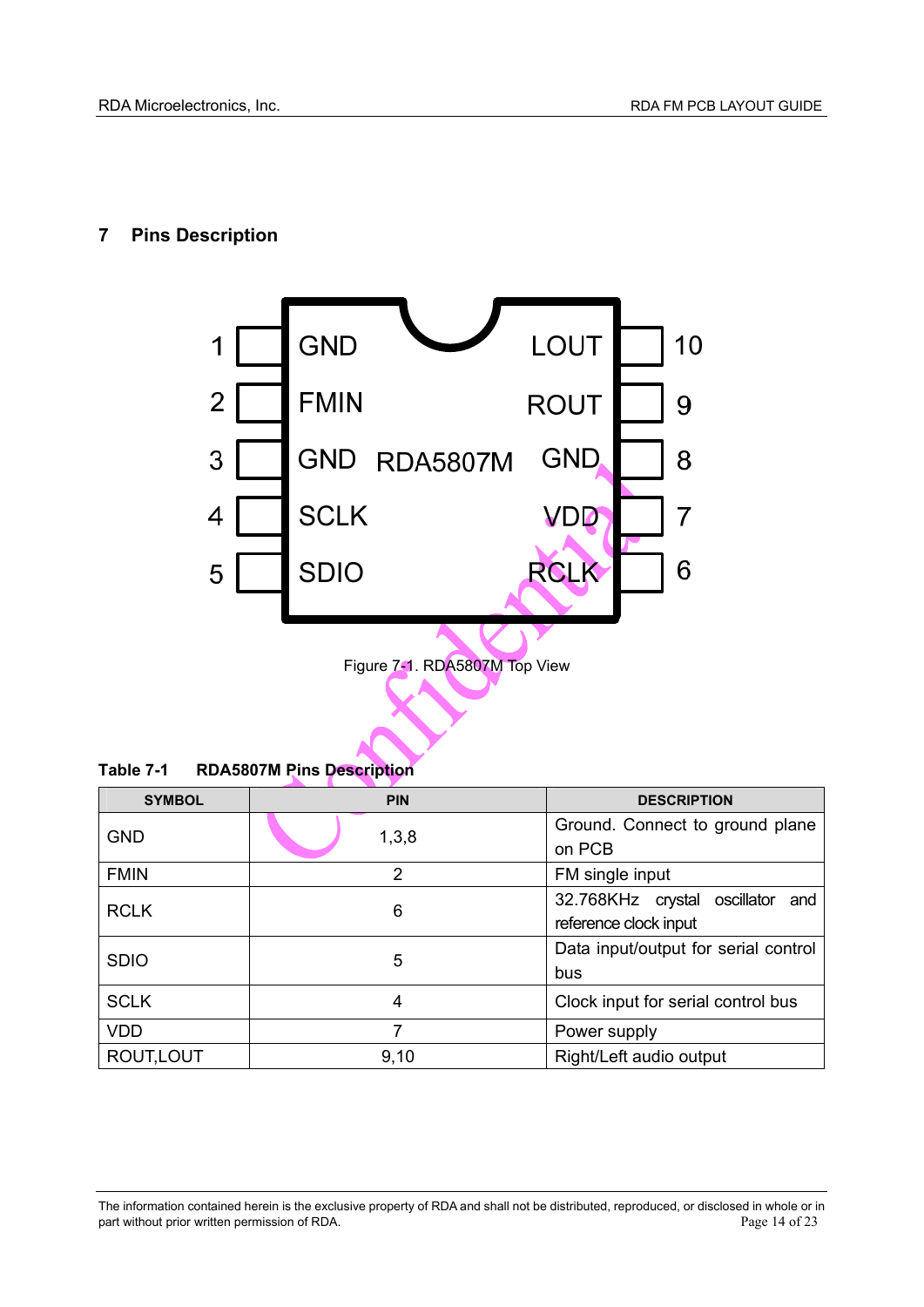| <b>SYMBOL</b> | <b>PIN</b>  | <b>DESCRIPTION</b>                                                                                                                                 |
|---------------|-------------|----------------------------------------------------------------------------------------------------------------------------------------------------|
| <b>FMIN</b>   | $\mathbf 2$ | Rioad<br>XX<br>FMS<br>⊃<br>FMIN<br>$\ensuremath{\mathsf{MNl}}$<br>$\frac{1}{50}$<br>Б                                                              |
| $\sf RCLK$    | $\,6\,$     | <b>VDD</b><br>⋚ѕм<br>0x02h_bit<10><br>RCLK<br>5M<br>√W^<br>冖<br>$+$ 20pF<br>Т<br>6 <sub>pF</sub><br>$= 0$<br><br>$=1$<br><b>INV</b><br>۰<br>゙゙゙゙゙゚ |
| SDIO /SCLK    | $5/4$       | $\lessgtr$ 47K<br>$\sum^{\text{Sin}}$<br>SDIO\SCLK<br>$\Box$<br>$\sum_{\text{Out}}$<br>MN1                                                         |

**Table 7-2 Internal Pin Configuration**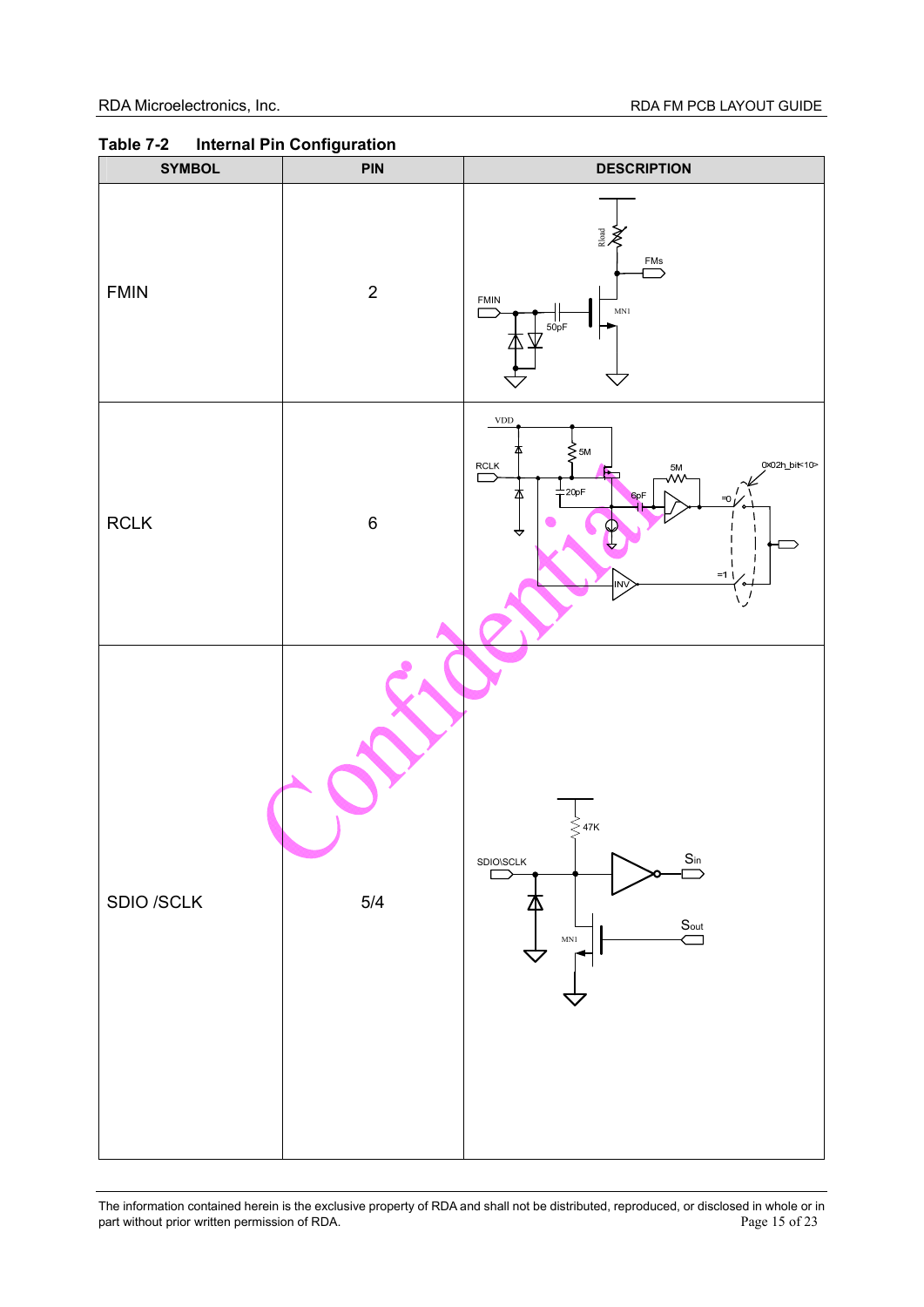## **8 Application Diagram**



### **8.1 Audio Loading Resistance Larger than 32Ω & Reference Clock Application:**

Figure 8-1. RDA5807M FM Tuner Application Diagram (Reference Clock Application)

### **8.1.1 Bill of Materials:**

| <b>COMPONENT</b>               | <b>VALUE</b>    | <b>DESCRIPTION</b>                    | <b>SUPPLIER</b> |
|--------------------------------|-----------------|---------------------------------------|-----------------|
|                                |                 |                                       |                 |
| U <sub>1</sub>                 | <b>RDA5807M</b> | <b>Broadcast FM Radio Tuner</b>       | <b>RDA</b>      |
| J1                             |                 | Common 32Ω Resistance Headphone       |                 |
| L1, L2, L3                     | 100nH           | LC Chock for FMIN Input               | Murata          |
| C1, C3, C4                     | 24pF            | Capacitor                             | Murata          |
| C6,C7                          | $4.7 \mu F$     | Audio AC Couple Capacitors            | Murata          |
| C <sub>5</sub>                 | 22nF            | Power Supply Bypass Capacitor         | Murata          |
| C <sub>2</sub>                 | 100pF           | <b>AC Couple Capacitors</b>           | Murata          |
| F1/F2                          | 1.8K@100MHz     | <b>FM Band Ferrite</b>                | Murata          |
| R <sub>1</sub> ,R <sub>2</sub> | $10K\Omega$     | I <sup>2</sup> C Bus Pull-up Resister | Murata          |

The information contained herein is the exclusive property of RDA and shall not be distributed, reproduced, or disclosed in whole or in part without prior written permission of RDA. **Page 16 of 23 Page 16 of 23**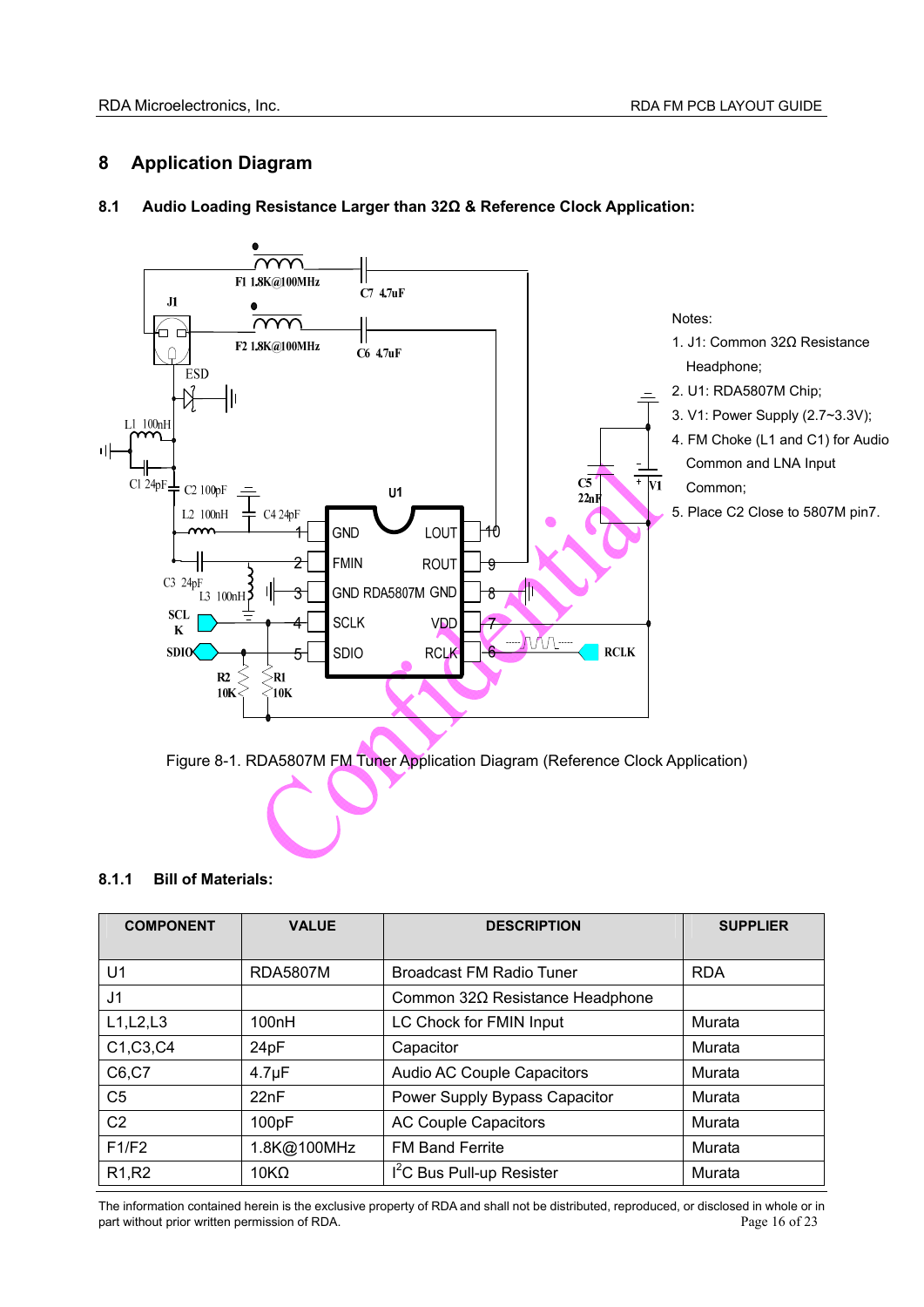

### **8.2 Audio Loading Resistance Larger than 32Ω & DCXO Application:**

Figure 8-2. RDA5807M FM Tuner Application Diagram (32.768K crystal)

#### **8.2.1 Bill of Materials:**

| <b>COMPONENT</b>               | <b>VALUE</b>    | <b>DESCRIPTION</b>                     | <b>SUPPLIER</b> |
|--------------------------------|-----------------|----------------------------------------|-----------------|
| U1                             | <b>RDA5807M</b> | <b>Broadcast FM Radio Tuner</b>        | <b>RDA</b>      |
| J <sub>1</sub>                 |                 | Common $32\Omega$ Resistance Headphone |                 |
| L1, L2, L3                     | 100nH           | LC Chock for FMIN Input                | Murata          |
| C1, C3, C4                     | 24pF            | Capacitor                              | Murata          |
| C6,C7                          | $4.7 \mu F$     | Audio AC Couple Capacitors             | Murata          |
| C <sub>5</sub>                 | 22nF            | Power Supply Bypass Capacitor          | Murata          |
| C <sub>2</sub>                 | 100pF           | <b>AC Couple Capacitors</b>            | Murata          |
| F1/F2                          | 1.8K@100MHz     | <b>FM Band Ferrite</b>                 | Murata          |
| R <sub>1</sub> ,R <sub>2</sub> | $10K\Omega$     | I <sup>2</sup> C Bus Pull-up Resister  | Murata          |

The information contained herein is the exclusive property of RDA and shall not be distributed, reproduced, or disclosed in whole or in part without prior written permission of RDA. **Page 17** of 23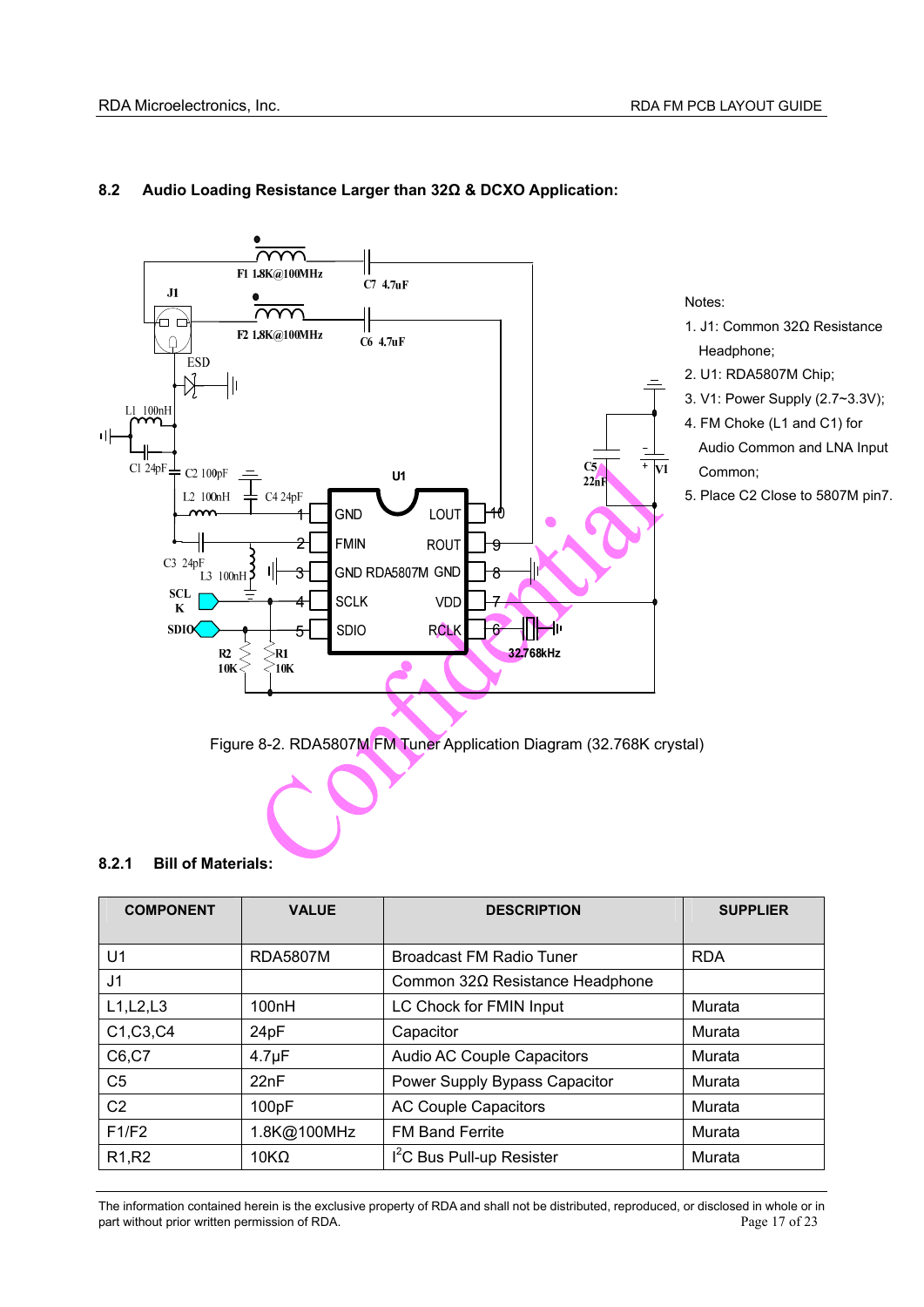## **9 Physical Dimension**

*Figure 9-1* illustrates the package details for the RDA5807M. The package is lead-free and RoHS-compliant.



Figure 9-1. 10-Pin MSOP

The information contained herein is the exclusive property of RDA and shall not be distributed, reproduced, or disclosed in whole or in part without prior written permission of RDA. part without prior written permission of RDA.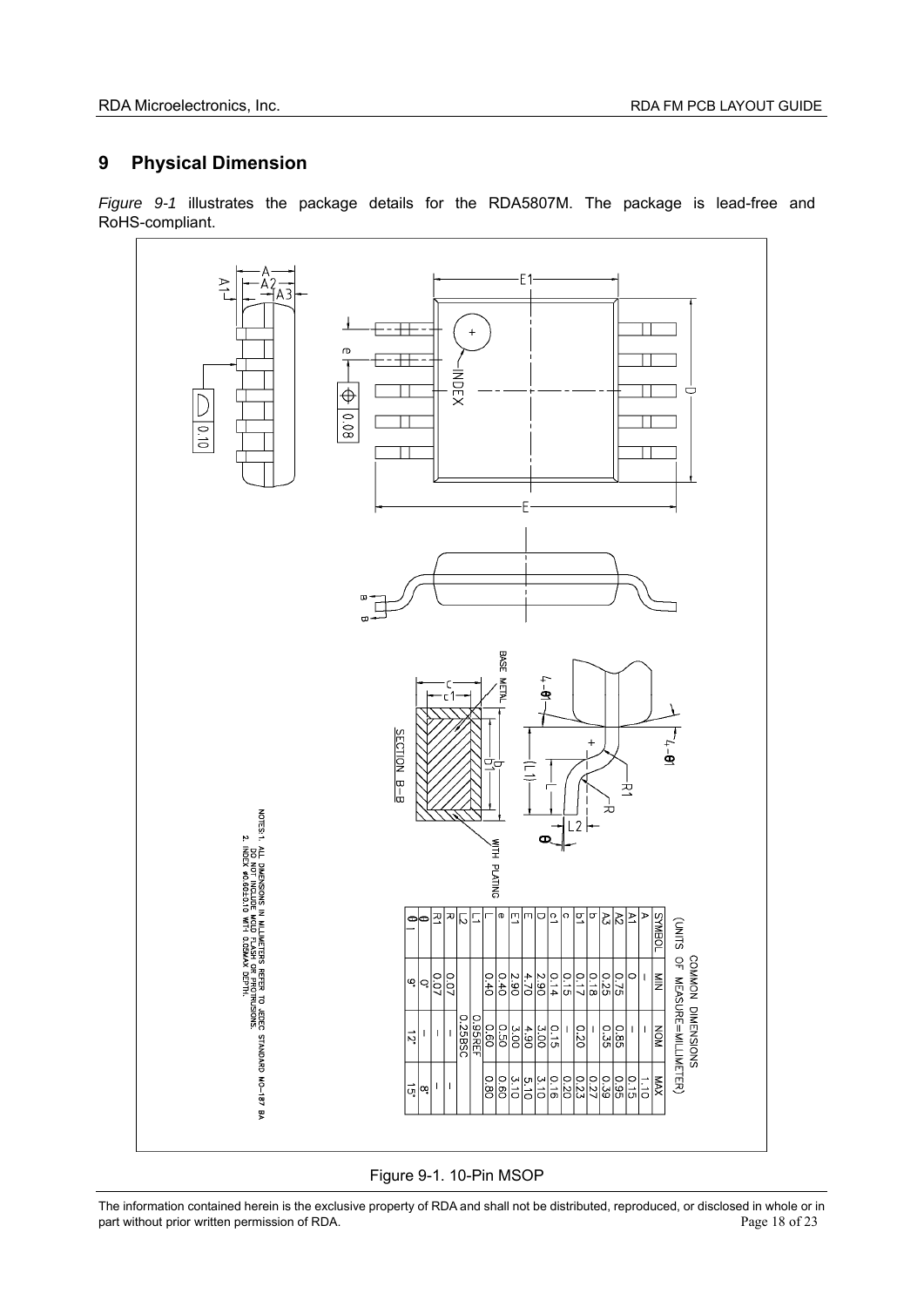## **10 PCB Land Pattern**



## **Figure 10-1.Classification Reflow Profile**

| <b>Profile Feature</b>                                          | <b>Sn-Pb Eutectic Assembly</b> | <b>Pb-Free Assembly</b> |
|-----------------------------------------------------------------|--------------------------------|-------------------------|
| Average Ramp-Up Rate<br>$(T_{\text{Smax}}$ to $T_{\text{p}})$   | 3 °C/second max.               | 3 °C/second max.        |
| <b>Preheat</b>                                                  |                                |                         |
| -Temperature Min (T <sub>smin</sub> )                           | 100 °C                         | 150 $\degree$ C         |
| -Temperature Max $(Tsmax)$                                      | 100 $\degree$ C                | 200 °C                  |
| -Time $(t_{smin}$ to $t_{smax})$                                | 60-120 seconds                 | 60-180 seconds          |
| Time maintained above:                                          |                                |                         |
| -Temperature $(T_L)$                                            | 183 $\degree$ C                | $217^{\circ}$ C         |
| -Time $(t_L)$                                                   | 60-150 seconds                 | 60-150 seconds          |
| Peak / Classification<br>Temperature $(T_p)$                    | See Table-II                   | See Table-III           |
| Time within $5^{\circ}$ C of actual<br>Peak Temperature $(t_0)$ | 10-30 seconds                  | 20-40 seconds           |
| Ramp-Down Rate                                                  | 6 °C/second max.               | 6 °C/seconds max.       |
| Time 25 $\degree$ C to Peak<br>Temperature                      | 6 minutes max.                 | 8 minutes max.          |

## **Table-I Classification Reflow Profiles**

The information contained herein is the exclusive property of RDA and shall not be distributed, reproduced, or disclosed in whole or in part without prior written permission of RDA. part without prior written permission of RDA.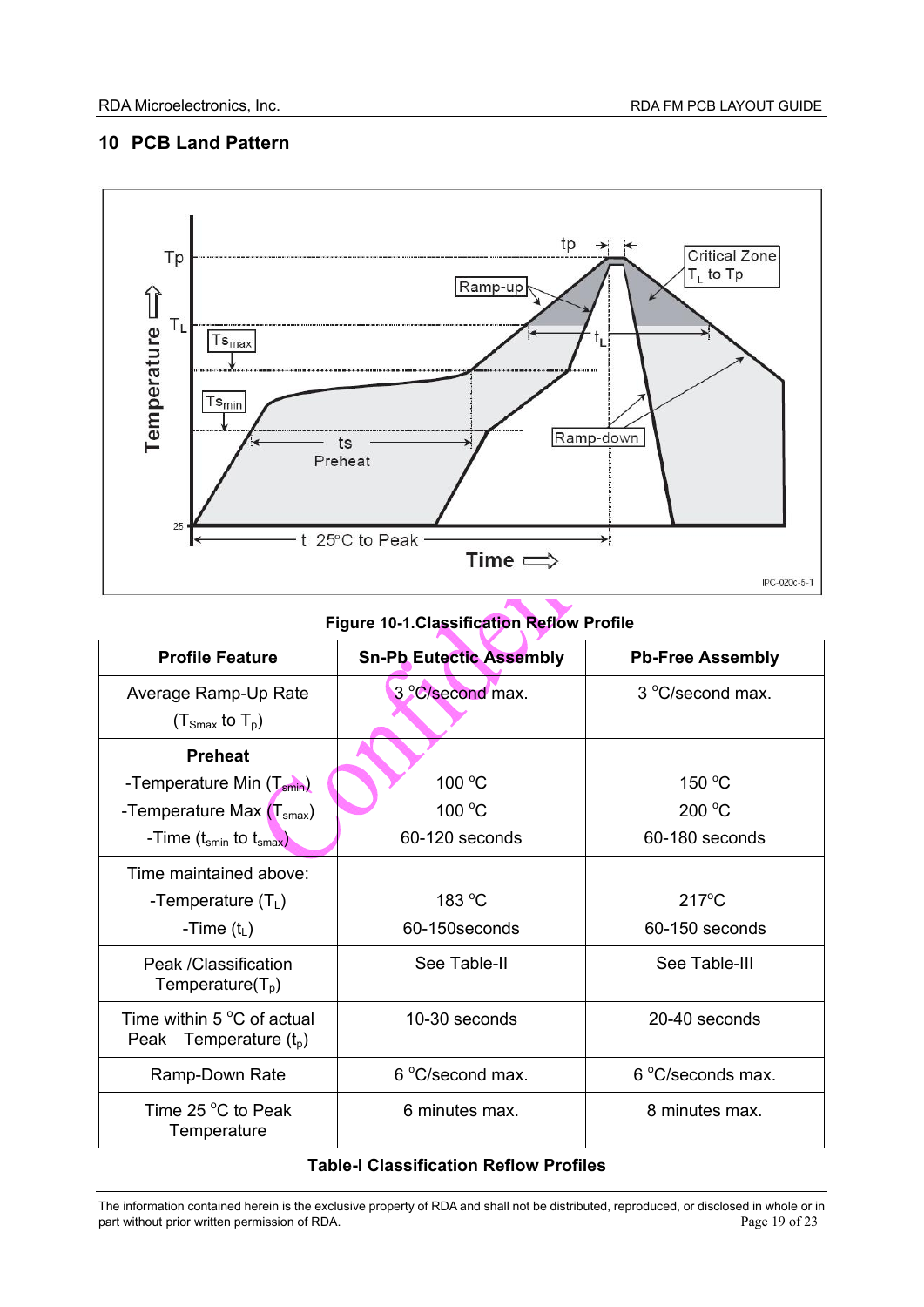| <b>Package Thickness</b> | Volume mm <sup>3</sup><br>$350$ | Volume mm <sup>3</sup><br>$\geqslant$ 350 |
|--------------------------|---------------------------------|-------------------------------------------|
| $<$ 2.5mm                | $240 + 0/-5$ °C                 | $225 + 0/-5$ °C                           |
| $\geq$ 2.5mm             | $225 + 0/-5$ °C                 | $225 + 0/-5$ °C                           |

#### **Table – II SnPb Eutectic Process – Package Peak Reflow Temperatures**

| Package<br><b>Thickness</b> | Volume mm <sup>3</sup><br>$350$ | Volume mm <sup>3</sup><br>350-2000 | Volume mm <sup>3</sup><br>$>$ 2000 |
|-----------------------------|---------------------------------|------------------------------------|------------------------------------|
| $<$ 1.6mm                   | $260 + 0 °C$ *                  | $260 + 0 °C$                       | $260 + 0 °C$ *                     |
| $1.6$ mm $- 2.5$ mm         | $260 + 0 °C$ *                  | $250 + 0 °C$                       | $245 + 0 °C$ *                     |
| $\geq$ 2.5mm                | $250 + 0 °C$ *                  | $245 + 0 °C$ *                     | $245 + 0 °C$ *                     |

**\***Tolerance : The device manufacturer/supplier **shall** assure process compatibility up to and including the stated classification temperature(this mean Peak reflow temperature +  $0^{\circ}$ C. For example  $260+0\degree C$  ) at the rated MSL Level.

## **Table – III Pb-free Process – Package Classification Reflow Temperatures**

**Note 1:** All temperature refer topside of the package. Measured on the package body surface.

**Note 2:** The profiling tolerance is  $+ 0$  C,  $- X$  C (based on machine variation capability)whatever

is required to control the profile process but at no time will it exceed  $-5$  °C. The producer assures process compatibility at the peak reflow profile temperatures defined in Table –III.

- **Note 3:** Package volume excludes external terminals(balls, bumps, lands, leads) and/or non integral heat sinks.
- **Note 4:** The maximum component temperature reached during reflow depends on package the thickness and volume. The use of convection reflow processes reduces the thermal gradients between packages. However, thermal gradients due to differences in thermal mass of SMD package may sill exist.
- **Note 5:** Components intended for use in a "lead-free" assembly process **shall** be evaluated using the "lead free" classification temperatures and profiles defined in Table-I II III whether or not lead free.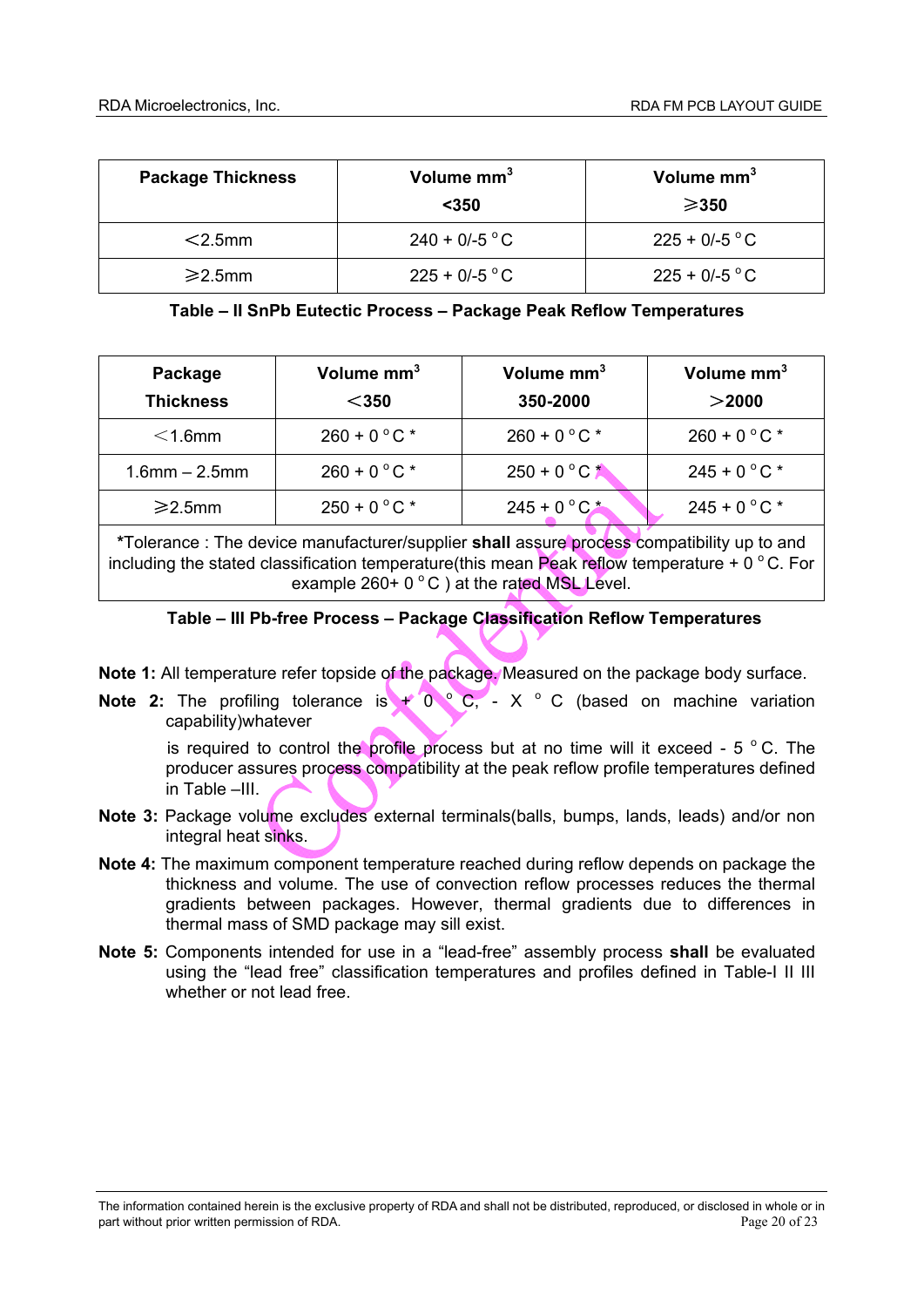# **RoHS Compliant**

The product does not contain lead, mercury, cadmium, hexavalent chromium, polybrominated biphenyls (PBB) or polybrominated diphenyl ethers (PBDE), and are therefore considered RoHS compliant.

# **ESD Sensitivity**

Integrated circuits are ESD sensitive and can be damaged by static electricity. Proper ESD techniques should be used when handling these devices.

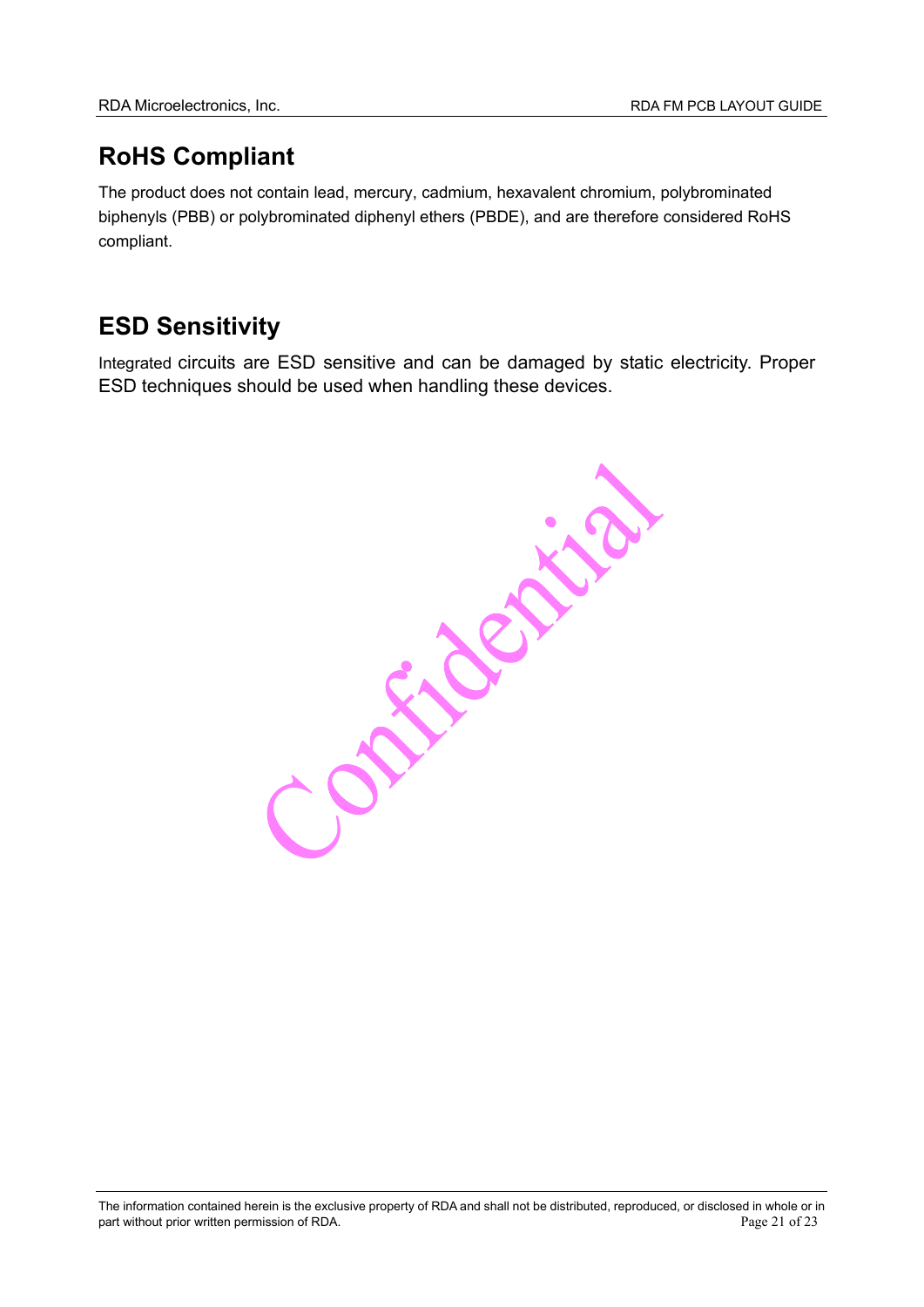## **Change List**

| <b>REV</b> | <b>DATE</b> | <b>AUTHER</b> | <b>CHANGE DESCRIPTION</b> |
|------------|-------------|---------------|---------------------------|
| V1C        | 2011-05-23  | Chun Zhao     | Original Draft.           |

## **11 Notes**:

Constallation